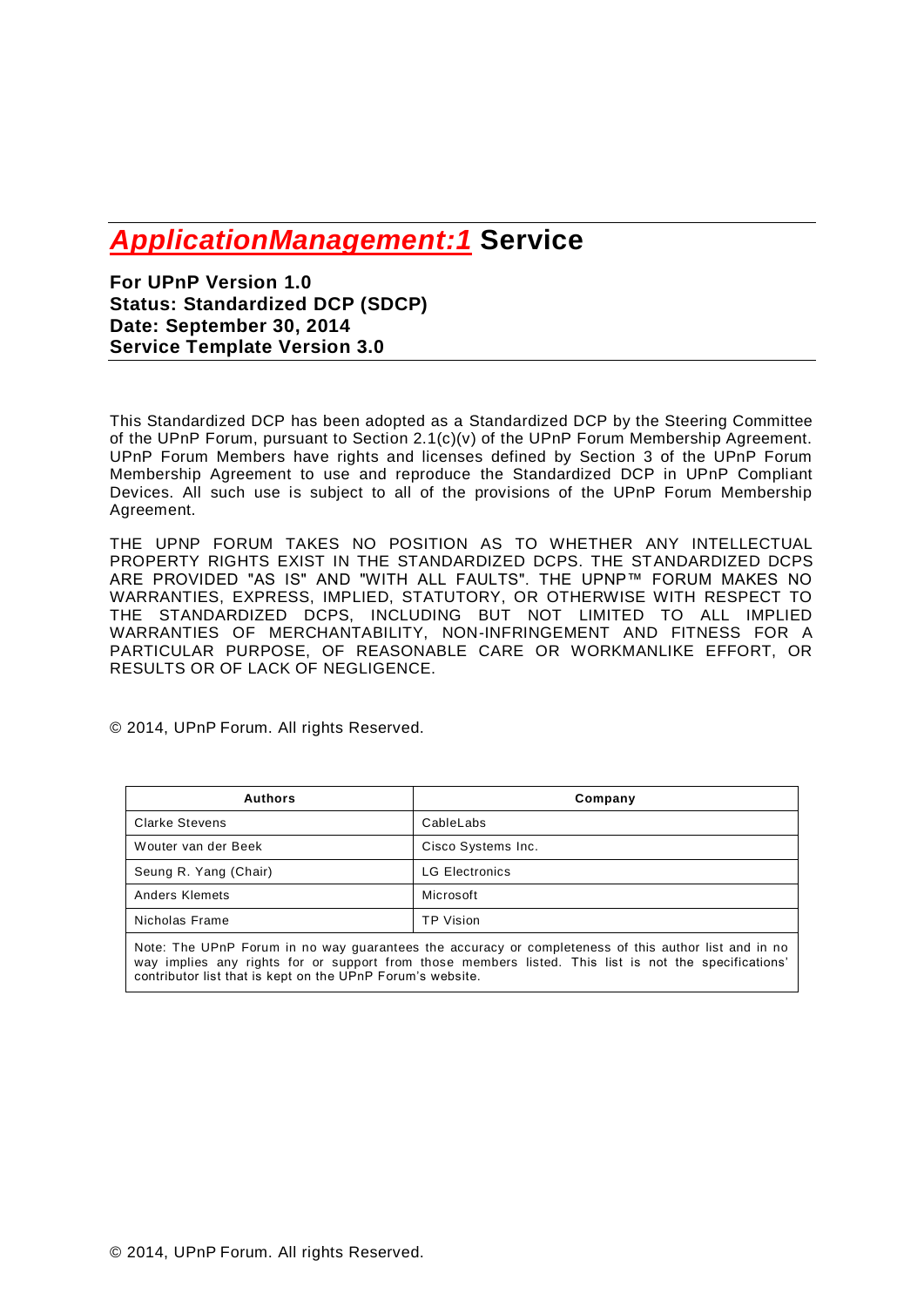# **CONTENTS**

| $\mathbf{1}$   |     |        |                                                      |  |  |  |
|----------------|-----|--------|------------------------------------------------------|--|--|--|
| 2              |     |        |                                                      |  |  |  |
| 3              |     |        |                                                      |  |  |  |
| 4              |     |        |                                                      |  |  |  |
| 5              |     |        |                                                      |  |  |  |
|                | 5.1 |        |                                                      |  |  |  |
|                | 5.2 |        |                                                      |  |  |  |
|                |     | 5.2.1  |                                                      |  |  |  |
|                | 5.3 |        |                                                      |  |  |  |
|                |     | 5.3.1  |                                                      |  |  |  |
|                |     | 5.3.2  |                                                      |  |  |  |
|                |     | 5.3.3  |                                                      |  |  |  |
|                |     | 5.3.4  |                                                      |  |  |  |
|                |     | 5.3.5  |                                                      |  |  |  |
|                |     | 5.3.6  |                                                      |  |  |  |
|                |     | 5.3.7  |                                                      |  |  |  |
|                |     | 5.3.8  |                                                      |  |  |  |
|                |     | 5.3.9  |                                                      |  |  |  |
|                | 5.4 |        |                                                      |  |  |  |
|                | 5.5 |        |                                                      |  |  |  |
|                |     | 5.5.1  |                                                      |  |  |  |
|                |     | 5.5.2  |                                                      |  |  |  |
|                |     | 5.5.3  |                                                      |  |  |  |
|                |     | 5.5.4  |                                                      |  |  |  |
|                |     | 5.5.5  |                                                      |  |  |  |
|                |     | 5.5.6  |                                                      |  |  |  |
|                |     | 5.5.7  |                                                      |  |  |  |
|                |     | 5.5.8  |                                                      |  |  |  |
|                |     | 5.5.9  |                                                      |  |  |  |
|                |     | 5.5.10 | Non-Standard Actions Implemented by a UPnP Vendor 19 |  |  |  |
|                |     |        |                                                      |  |  |  |
| 6              |     |        |                                                      |  |  |  |
| $\overline{7}$ |     |        |                                                      |  |  |  |
|                |     |        |                                                      |  |  |  |
|                |     |        |                                                      |  |  |  |
|                |     |        |                                                      |  |  |  |
|                |     |        |                                                      |  |  |  |
|                |     |        |                                                      |  |  |  |
|                |     |        |                                                      |  |  |  |
|                |     |        |                                                      |  |  |  |
|                |     |        |                                                      |  |  |  |
|                |     |        |                                                      |  |  |  |
|                |     |        |                                                      |  |  |  |
|                |     |        |                                                      |  |  |  |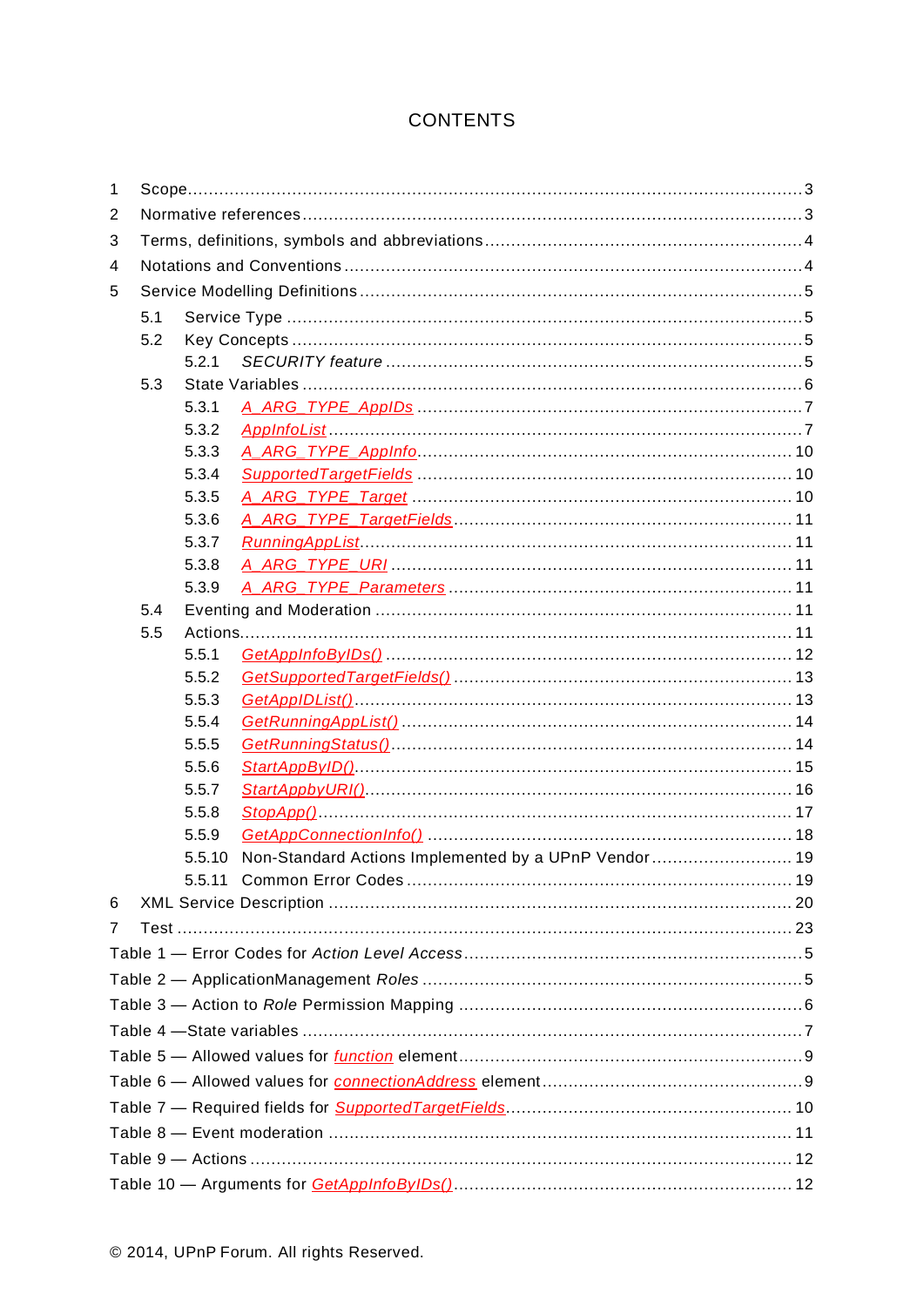# **1 Scope**

This document specifies the characteristics of the UPnP networked service named *ApplicationManagement*, version *1*. This service definition is compliant with UPnP Device Architecture 1.0 [\[1\]](#page-2-0).

This service type enables to manage applications and the communications between applications providing various time-sensitive and interactive services including implementation-specific applications among various display devices, that is, Screen Devices [\[3\]](#page-2-1) and Screen Control Points.

Screen Devices shall implement this service [\[3\]](#page-2-1), but this service is allowed to be implemented for any UPnP devices as an add-on service.

# **2 Normative references**

The following documents, in whole or in part, are normatively referenced in this document and are indispensable for its application. For dated references, only the edition cited applies. For undated references, the latest edition of the referenced document (including any amendments) applies.

<span id="page-2-0"></span>[1] – *UPnP Device Architecture, version 1.0*, UPnP Forum, October 15, 2008. Available at: [http://www.upnp.org/specs/arch/UPnP-arch-DeviceArchitecture-v1.0-](http://www.upnp.org/specs/arch/UPnP-arch-DeviceArchitecture-v1.0-20081015.pdf)

```
20081015.pdf.
```
Latest version available at: [http://www.upnp.org/specs/arch/UPnP-arch-DeviceArchitecture](http://www.upnp.org/specs/arch/UPnP-arch-DeviceArchitecture-v1.0.pdf)[v1.0.pdf.](http://www.upnp.org/specs/arch/UPnP-arch-DeviceArchitecture-v1.0.pdf)

<span id="page-2-2"></span>[2] – *Multi-Screen Architecture:1*, UPnP Forum, September 30, 2014. Available at: [http://www.upnp.org/specs/ms/UPnP-ms-MultiScreenArchitecture-v1-](http://www.upnp.org/specs/ms/UPnP-ms-MultiScreenArchitecture-v1-20140930.pdf) [20140930.pdf.](http://www.upnp.org/specs/ms/UPnP-ms-MultiScreenArchitecture-v1-20140930.pdf)

Latest version available at: [http://www.upnp.org/specs/ms/UPnP-ms-MultiScreenArchitecture](http://www.upnp.org/specs/ms/UPnP-ms-MultiScreenArchitecture-v1.pdf)[v1.pdf.](http://www.upnp.org/specs/ms/UPnP-ms-MultiScreenArchitecture-v1.pdf)

<span id="page-2-1"></span>[3] – *ScreenDevice:1*, UPnP Forum, September 30, 2014. Available at:<http://www.upnp.org/specs/ms/UPnP-ms-ScreenDevice-v1-Device-20140930.pdf>.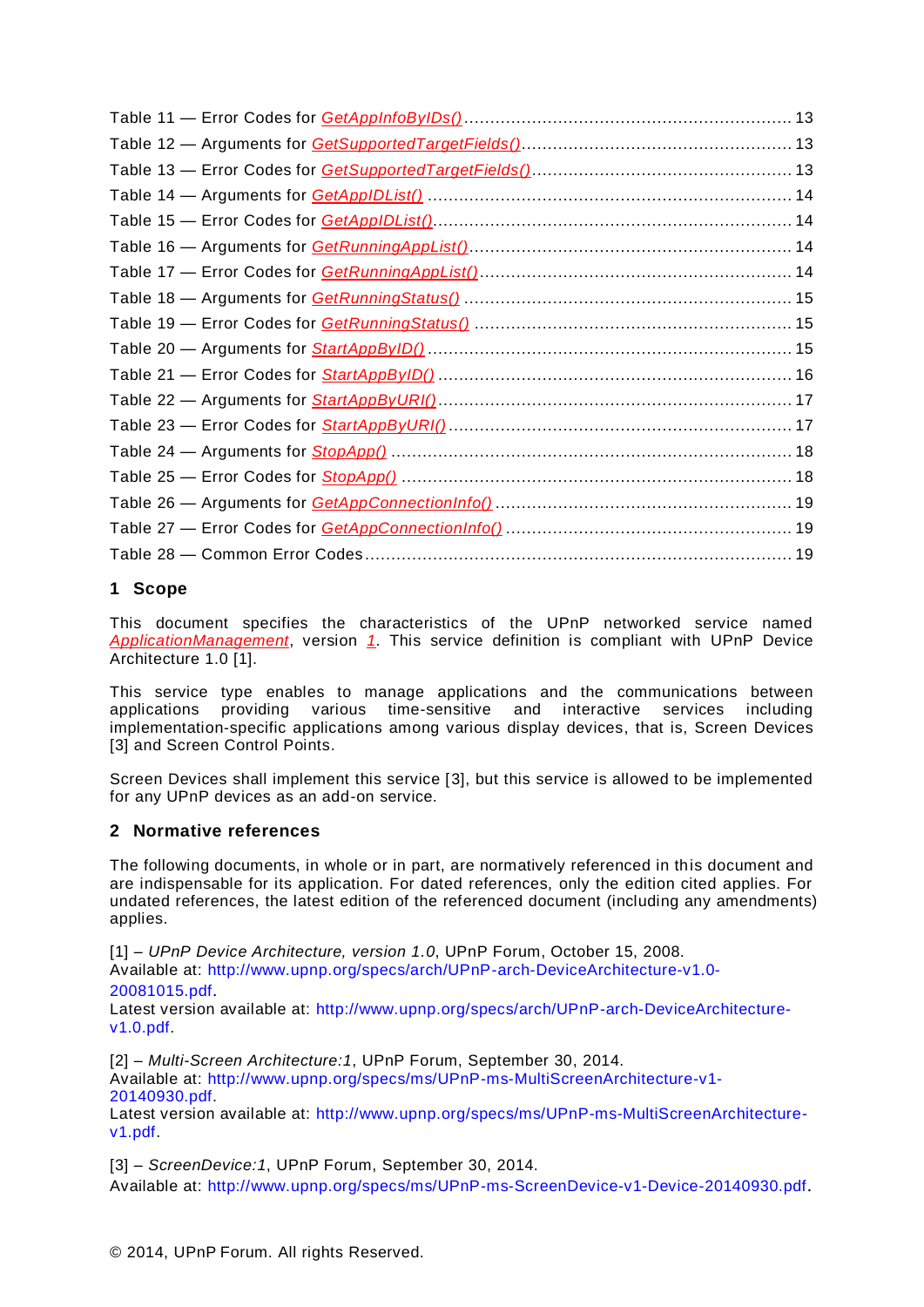Latest version available at: [http://www.upnp.org/specs/ms/UPnP-ms-ScreenDevice-v1-](http://www.upnp.org/specs/ms/UPnP-ms-ScreenDevice-v1-Device.pdf) [Device.pdf.](http://www.upnp.org/specs/ms/UPnP-ms-ScreenDevice-v1-Device.pdf)

<span id="page-3-2"></span>[4] – *IETF RFC 3986, Uniform Resource Identifiers (URI): Generic Syntax*, January 2005. Available at: [http://www.ietf.org/rfc/rfc3986.txt.](http://www.ietf.org/rfc/rfc3986.txt)

<span id="page-3-3"></span>[5] – *IETF RFC 1738, Uniform Resource Locators (URL)*, December 1994. Available at: [http://www.ietf.org/rfc/rfc1738.txt.](http://www.ietf.org/rfc/rfc1738.txt)

<span id="page-3-4"></span>[6] – *IETF RFC 6455, The WebSocket Protocol*, December 2011. Available at: [http://www.ietf.org/rfc/rfc6455.txt.](http://www.ietf.org/rfc/rfc6455.txt)

[7] – *IETF RFC-6120, Extensible Messaging and Presence Protocol XMPP: Core*, March 2011. Available at<http://tools.ietf.org/html/rfc6120>

<span id="page-3-5"></span>[8] – *MediaRenderer:3*, UPnP Forum, March 31, 2013. Available at: [http://www.upnp.org/specs/av/UPnP-av-MediaRenderer-v3-Device-20130331.pdf.](http://www.upnp.org/specs/av/UPnP-av-MediaRenderer-v3-Device-20130331.pdf) Latest version available at: [http://www.upnp.org/specs/av/UPnP-AV-MediaRenderer-v3-](http://www.upnp.org/specs/av/UPnP-AV-MediaRenderer-v3-Device.pdf) [Device.pdf.](http://www.upnp.org/specs/av/UPnP-AV-MediaRenderer-v3-Device.pdf)

<span id="page-3-0"></span>[9] – *DeviceProtection:1*, UPnP Forum, December 31, 2010. Available at: [http://www.upnp.org/specs/gw/UPnP-gw-DeviceProtection-v1-Service-](http://www.upnp.org/specs/gw/UPnP-gw-DeviceProtection-v1-Service-20110224.pdf)[20110224.pdf.](http://www.upnp.org/specs/gw/UPnP-gw-DeviceProtection-v1-Service-20110224.pdf) Latest version available at: [http://www.upnp.org/specs/gw/UPnP-gw-DeviceProtection-v1-](http://www.upnp.org/specs/gw/UPnP-gw-DeviceProtection-v1-Service.pdf) [Service.pdf.](http://www.upnp.org/specs/gw/UPnP-gw-DeviceProtection-v1-Service.pdf)

<span id="page-3-1"></span>[10] – *XML Schema for AppInfoList XML Structures*, UPnP Forum, September 30, 2014. Available at: http://www.upnp.org/ [schemas/ms/AppInfoList-v1-20140930.xsd.](http://www.upnp.org/%20schemas/ms/AppInfoList-v1-20140930.xsd) Latest version available at: http://www.upnp.org/ [schemas/ms/AppInfoList.xsd.](http://www.upnp.org/%20schemas/ms/AppInfoList.xsd)

# **3 Terms, definitions, symbols and abbreviations**

For the purposes of this document, the terms and definitions given in the UPnP Device Architecture [\[1\]](#page-2-0), the Multi-Screen Architecture:1 [\[2\]](#page-2-2) and the following apply.

#### **3.1 Terms specific to ApplicationManagement**

#### **3.1.1** *SECURITY feature*

An extension of the DeviceProtection service [\[9\]](#page-3-0) to the actions (*Action Level Access*) of the ApplicationManagement service (see subclause [5.2.1\)](#page-4-0).

#### **3.1.2** *AM Roles*

Access level of a *Control Point* or *User Identity* to authorize a specific set of the ApplicationManagement actions (see subclauses [5.2.1.1](#page-4-1) and [5.2.1.2\)](#page-5-0).

#### **3.1.3 Application**

A software program designed to help people perform an activity.

#### **3.1.4 Native Application**

A type of application running directly on an OS platform. Typically, it needs to be installed before it can be started.

#### **3.1.5 Web Application**

A type of application typically written with web-native languages such as HTML, JavaScript and so on. It runs directly in a web browser. Typically, it does not need to be installed before it can be started.

#### **4 Notations and Conventions**

See the Multi-Screen Architecture:1 [\[2\]](#page-2-2).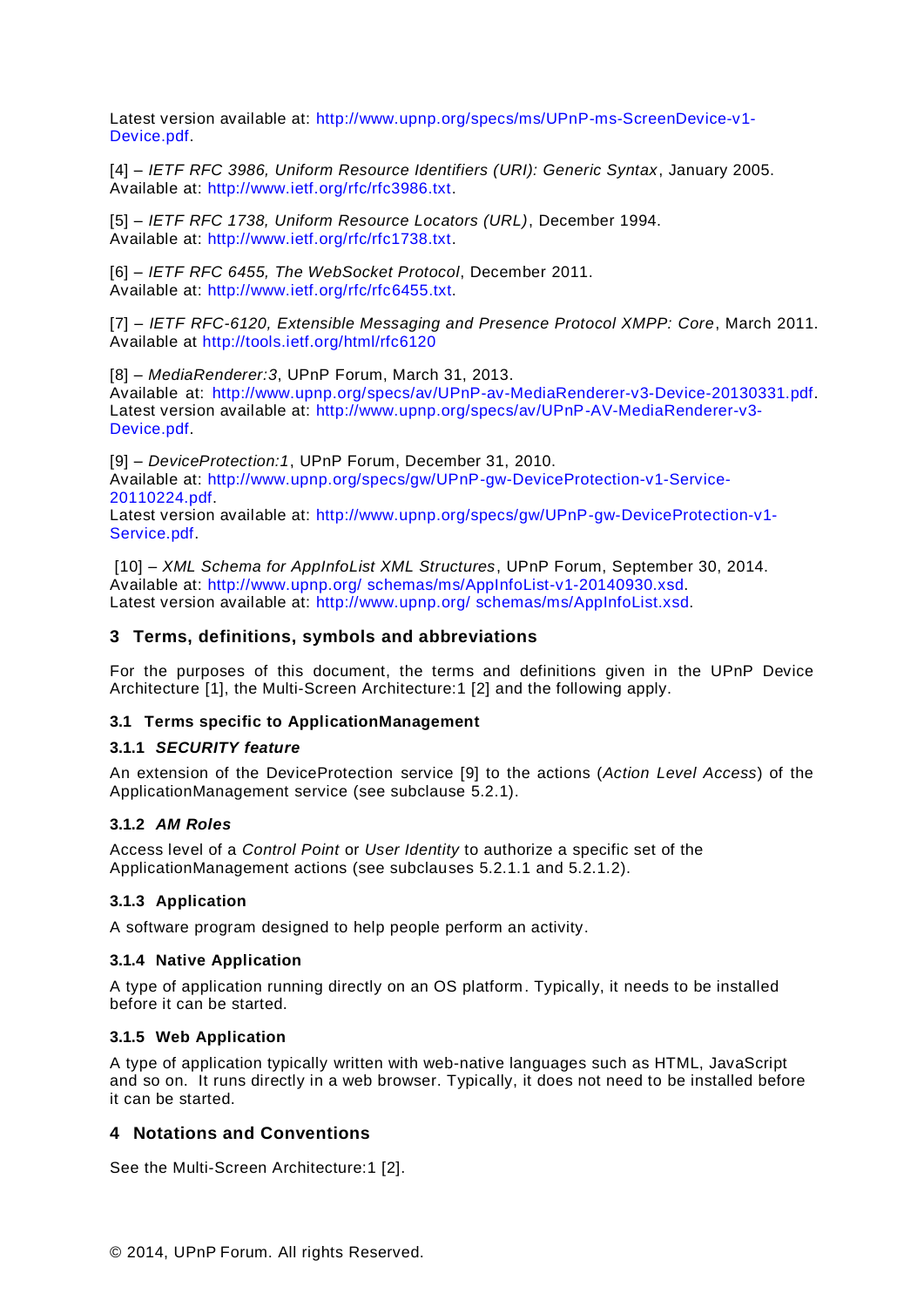# **5 Service Modelling Definitions**

#### **5.1 Service Type**

The following service type identifies a service that is compliant with this template:

**urn:schemas-upnp-org:service**:*ApplicationManagement:1*

### **5.2 Key Concepts**

#### <span id="page-4-0"></span>**5.2.1** *SECURITY feature*

The *SECURITY feature* is an extension of the DeviceProtection service [\[9\]](#page-3-0) to the actions (*Action Level Access*) of the ApplicationManagement service. The *SECURITY feature* is supported on a device which also implements the DeviceProtection service [\[9\]](#page-3-0), and not allowed otherwise.

By defining *Action Level Access* based on the *Roles* defined by the DeviceProtection service [\[9\]](#page-3-0) and the ApplicationManagement service, a ScreenDevice is able to restrict access from unidentified Control Points or Users, and to differentiate access levels for identified Control Points or Users with different *Roles*. Additionally, an implementation may define other vendor *Roles* with other *Action Level Access*.

If a Control Point has at least one *Role* that is not restricted from invoking a specific action, then it is said to have *Action Level Access*. Otherwise, the ApplicationManagement service implementation shall issue the error code 606 (see the UPnP Device Architecture [\[1\]](#page-2-0)) in response to the action invocation.

| errorCode | errorDescription         | <b>Description</b>                                                                         |
|-----------|--------------------------|--------------------------------------------------------------------------------------------|
| 400-499   | TBD                      | See clause 3 in the UPnP Device Architecture [1].                                          |
| 500-599   | TBD                      | See clause 3 in the UPnP Device Architecture [1].                                          |
| 606       | Action not<br>authorized | Action not authorized: The Control Point does not have privileges to<br>invoke this action |

#### **Table 1 — Error Codes for** *Action Level Access*

#### <span id="page-4-1"></span>**5.2.1.1** *AM* **(ApplicationManagement)** *Roles*

The following Table 2 lists pre-defined *AM Roles* for the *SECURITY feature.* These *Roles*  shall be supported when the *SECURITY feature* is implemented. This list of pre-defined *Roles*  may be extended by the implementer with additional *vendor-defined Roles*.

|  | Table 2 - ApplicationManagement Roles |  |
|--|---------------------------------------|--|
|--|---------------------------------------|--|

| Role Name                                                                                     | R/A |
|-----------------------------------------------------------------------------------------------|-----|
| <b>Public</b>                                                                                 | CR  |
| <b>Basic</b>                                                                                  | СR  |
| <b>Admin</b>                                                                                  | CR. |
| Conditionally required if the<br>SECURITY feature is supported, and<br>not allowed otherwise. |     |

The *Public Role* is defined in the DeviceProtection service [\[9\]](#page-3-0). This role is assigned limited read-related action permissions including actions revealing non-personalized information among the ApplicationManagement service state variables to control points (see Table 3 for details). This is the default DeviceProtection service *Role* and therefore default *AM Role*.

The *Basic Role* is defined in the DeviceProtection service [\[9\]](#page-3-0). This *Role* is assigned full readrelated action permissions including actions revealing information among the ApplicationManagement service state variables to control points. This *Role* is also assigned limited write-related action permissions including actions changing non-installation-related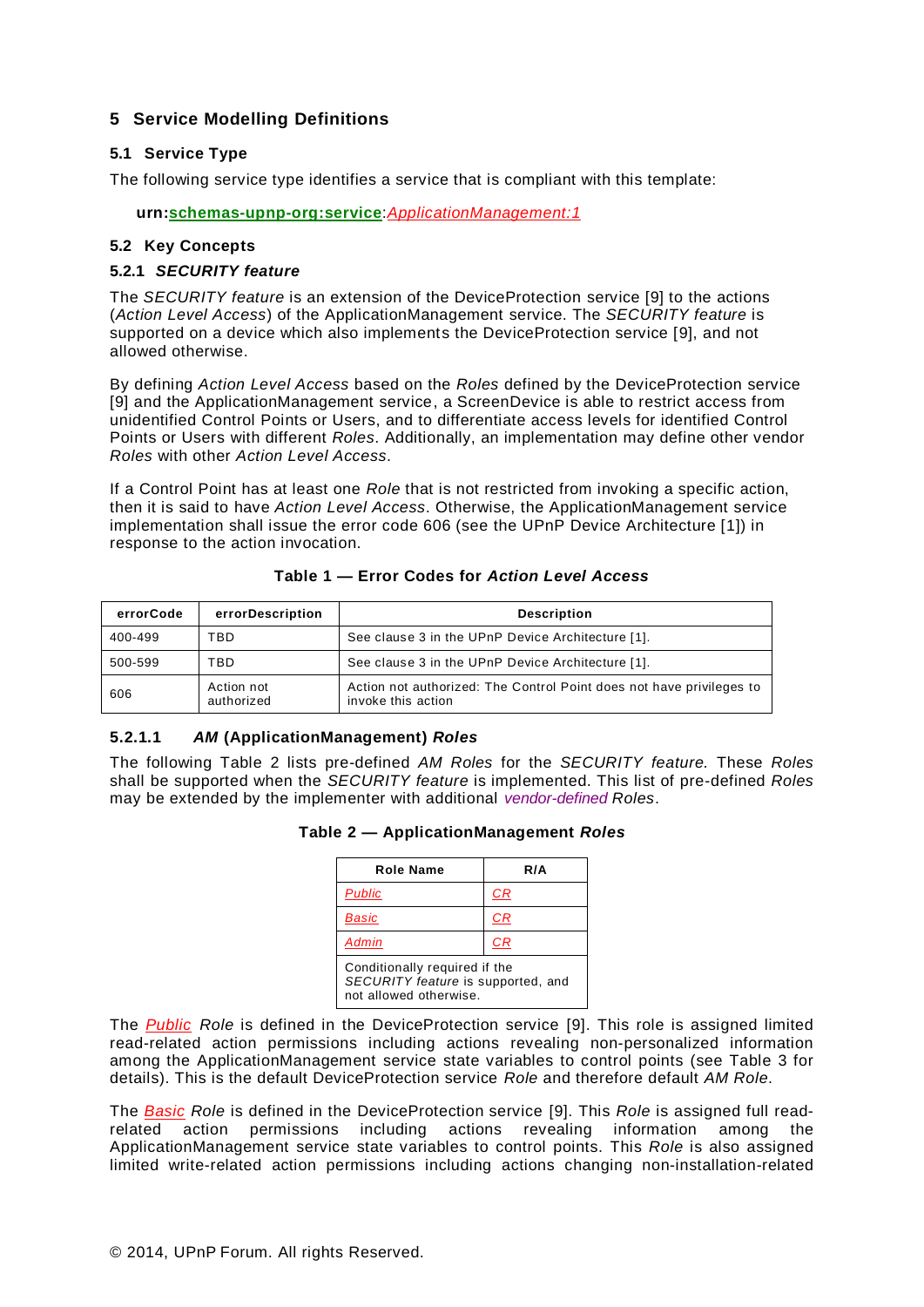information among the ApplicationManagement service state variables (see Table 3 for details).

The *Admin Role* is defined by the DeviceProtection service [\[9\]](#page-3-0). The *Admin Role* has no effect with regards to the ApplicationManagement actions. However, a Control Point with the *Admin Role* is allowed to add the *Roles* to any *User* or *Control Point Identity* enabling this *Identity* to have proper permissions for all ApplicationManagement service actions.

### <span id="page-5-0"></span>**5.2.1.2** *Restrictable***/***Non-Restrictable* **Actions and** *Action Level Access*

ApplicationManagement actions are defined as *Restrictable* or *Non-Restrictable* (see Table 3) only when the *SECURITY feature* is supported.

The Table 3 shows ApplicationManagement actions accessible to a *User* or *Control Point Identity* assigned each of the *Roles*. A *User* or *Control Point Identity* possessing more than one of these *Roles* would be allowed to access to any action permitted by any of the assigned *Roles*. A *YES* value indicates that *Action Level Access* shall be granted by the corresponding *Role*, while a *NO* value indicates that *Action Level Access* shall not granted by this Role. Note that a *NO* value does not explicitly prohibit *Action Level Access*. That is, another *Role* that a *User* or *Control Point Identity* possesses may permit *Action Level Access*.

| <b>Action Name</b>         | Category         |               | Role       |
|----------------------------|------------------|---------------|------------|
|                            |                  | <b>Public</b> | Basic      |
| GetAppInfoByIDs()          | Restrictable     | <b>NO</b>     | <b>YES</b> |
| GetSupportedTargetFields() | Non-Restrictable | <b>YES</b>    | <b>YES</b> |
| <b>GetAppIDList()</b>      | Restrictable     | <b>NO</b>     | <u>YES</u> |
| GetRunningAppList()        | Restrictable     | <b>NO</b>     | <u>YES</u> |
| GetRunningStatus()         | Restrictable     | <b>NO</b>     | <b>YES</b> |
| StartAppByID()             | Restrictable     | NO.           | <b>YES</b> |
| StartAppByURI()            | Restrictable     | <b>NO</b>     | <b>YES</b> |
| StopApp()                  | Restrictable     | <b>NO</b>     | <b>YES</b> |
| GetAppConnectionInfo()     | Restrictable     | <b>NO</b>     | <b>YES</b> |

**Table 3 — Action to** *Role* **Permission Mapping**

#### **5.3 State Variables**

Note: For a first-time reader, it might be more helpful to read the action definitions before reading the state variable definitions.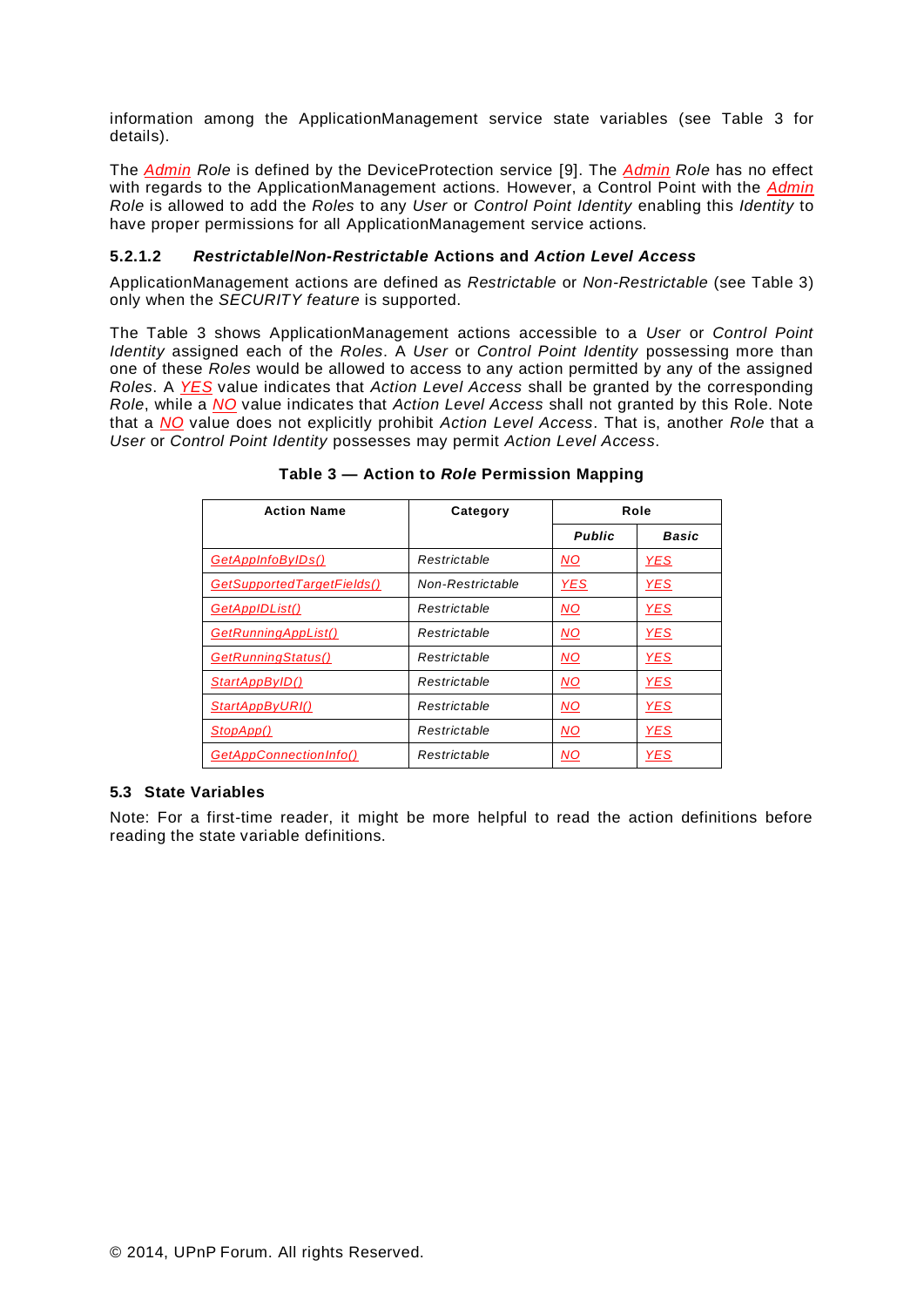#### **Table 4 —State variables**

| Variable Name                                                                                                                                                                                                                                                        | $R/A$ a        | Data<br>Type | <b>Allowed Value</b>                                      | <b>Default</b><br>Value | Eng.<br><b>Units</b> |  |
|----------------------------------------------------------------------------------------------------------------------------------------------------------------------------------------------------------------------------------------------------------------------|----------------|--------------|-----------------------------------------------------------|-------------------------|----------------------|--|
| A_ARG_TYPE_AppIDs                                                                                                                                                                                                                                                    | $\overline{R}$ | string       | CSV(string)                                               |                         |                      |  |
|                                                                                                                                                                                                                                                                      |                |              | See subclause 5.3.1                                       |                         |                      |  |
| <b>AppInfoList</b>                                                                                                                                                                                                                                                   | $\overline{R}$ | string       | AppInfoList XML Document                                  |                         |                      |  |
|                                                                                                                                                                                                                                                                      |                |              | See subclause 5.3.2                                       |                         |                      |  |
| A ARG TYPE AppInfo                                                                                                                                                                                                                                                   | $\overline{R}$ | string       | <b>XML fragment of AppInfoList</b><br><b>XML</b> Document |                         |                      |  |
|                                                                                                                                                                                                                                                                      |                |              | See subclause 5.3.3                                       |                         |                      |  |
| <b>SupportedTargetFields</b>                                                                                                                                                                                                                                         | $\overline{R}$ | string       | CSV(string)                                               |                         |                      |  |
|                                                                                                                                                                                                                                                                      |                |              | See subclause 5.3.4                                       |                         |                      |  |
| A_ARG_TYPE_Target                                                                                                                                                                                                                                                    | R              | string       | See subclause 5.3.5                                       |                         |                      |  |
| A ARG TYPE TargetFields                                                                                                                                                                                                                                              | $\overline{R}$ | string       | CSV(string)                                               |                         |                      |  |
|                                                                                                                                                                                                                                                                      |                |              | See subclause 5.3.6                                       |                         |                      |  |
| <b>RunningAppList</b>                                                                                                                                                                                                                                                | $\overline{R}$ | string       | CSV(string)                                               |                         |                      |  |
|                                                                                                                                                                                                                                                                      |                |              | See subclause 5.3.7                                       |                         |                      |  |
| A ARG TYPE URI                                                                                                                                                                                                                                                       | A              | string       | See subclause 5.3.8                                       |                         |                      |  |
| A_ARG_TYPE_Parameters                                                                                                                                                                                                                                                | $\mathcal{R}$  | string       | See subclause 5.3.9                                       |                         |                      |  |
| Non-standard state variables<br>implemented by a UPnP vendor go<br>here                                                                                                                                                                                              | X              | <b>TBD</b>   | <b>TBD</b>                                                | <b>TBD</b>              | <b>TBD</b>           |  |
| a<br>For a device this column indicates whether the state variable shall be implemented or not, where $R =$<br>required, $A =$ allowed, $CR =$ conditionally required, $CA =$ conditionally allowed, $X =$ Non-standard, add -D<br>when deprecated (e.g., R-D, A-D). |                |              |                                                           |                         |                      |  |

<span id="page-6-0"></span>b *CR* = conditionally required. See referenced subclause for implementation requirements.

# <span id="page-6-1"></span>**5.3.1** *A\_ARG\_TYPE\_AppIDs*

This required state variable provides type information for the various *application@id*-related arguments in various actions. This state variable is a CSV list of the *application@id* values defined in the *AppInfoList* state variable (see subclause [5.3.2\)](#page-6-2).

# <span id="page-6-2"></span>**5.3.2** *AppInfoList*

This required state variable contains overall information of applications which a Screen Device is having for *multi-screen services*. The following is the XML template for the *AppInfoList* state variable. See the schema in [\[10\]](#page-3-1) for more details on the structure.

```
<?xml version="1.0" encoding="UTF-8"?>
<AppInfoList
 xmlns="urn:schemas-upnp-org:ms:AppInfoList"
 xmlns:xsi="http://www.w3.org/2001/XMLSchema-instance"
 xsi:schemaLocation="
   urn:schemas-upnp-org:ms:AppInfoList
      http://www.upnp.org/schemas/ms/AppInfoList.xsd"> 
   <application id="Unique Identifier of the Application">
       <marketAppID market="Market Name Providing the Application"
       version="Application Version">
          Market-assigned ID of Application</marketAppID>
       <friendlyName language="Language of friendlyName">
          Short User-friendly Title</friendlyName>
      <alternativeID org="Organization Name">Standard Organization-assigned ID of 
         Application</alternativeID>
      <function org="Organization Name">Standard Organization-assigned ID of 
         functionality implemented by Application</function>
      <runningStatus>Activation Status of Application</runningStatus>
      <startURI deviceType="Applicable Device Type">URI for Activation of the 
          Application</startURI>
      <usagePolicy>Restriction Information</usagePolicy>
```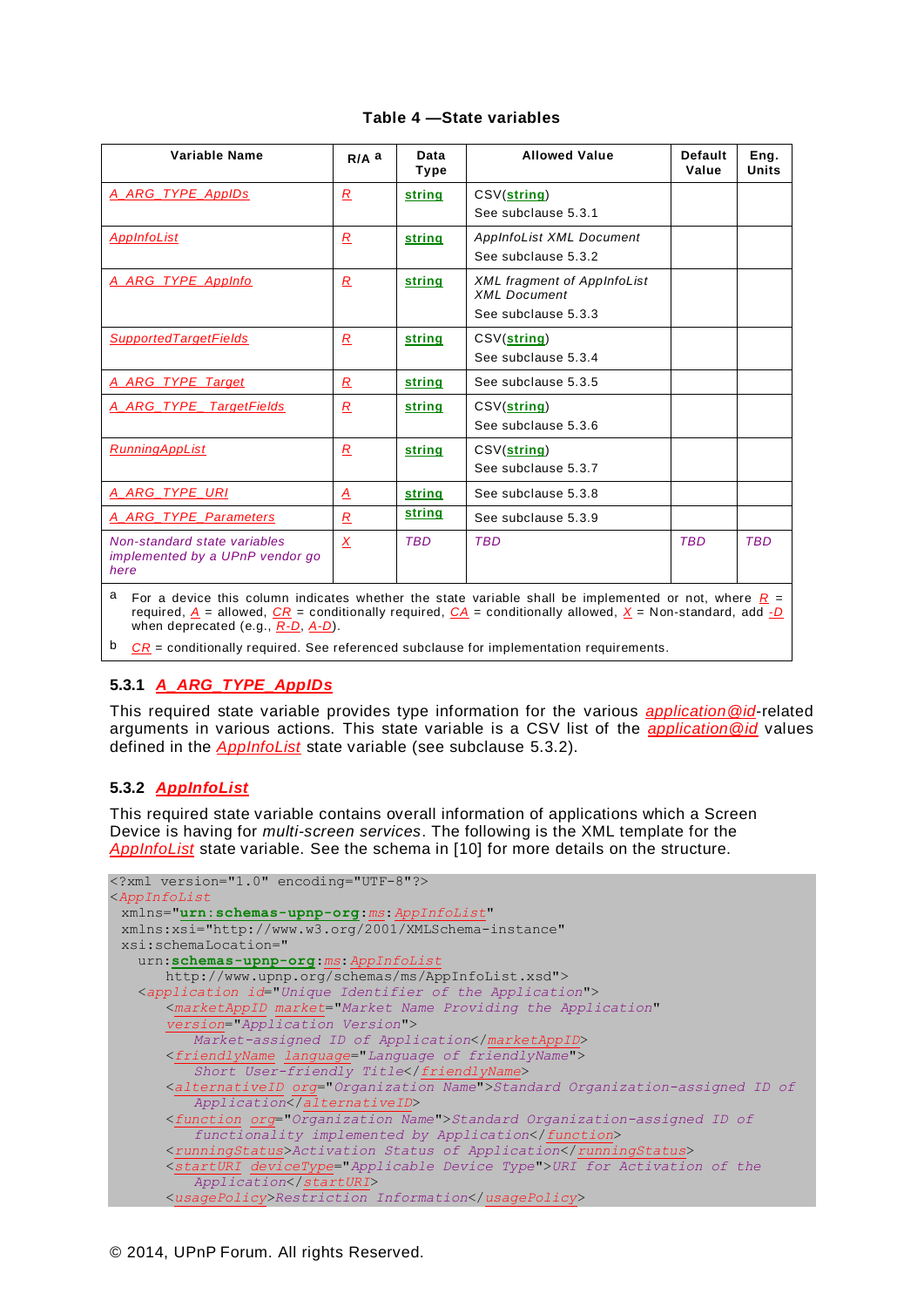<*apptoAppInfo*>

<*matchingProtocolName*>*User-friendly protocol name*</*matchingProtocolName*> <*protocol required*="*1 or 0*">*Protocol name*</*protocol*> <*connectionAddress*>*Information needed to establish a connection to the Application*</*connectionAddress*> </*apptoAppInfo*> </*application*> </*AppInfoList*>

#### **<xml>**

Allowed. Case sensitive.

#### **<AppInfoList>**

Required. <XML>. Shall include a namespace declaration for the XML Schema for AppInfoList XML Structures [\[10\]](#page-3-1) ("urn:schemas-upnp-org:ms:AppInfoList"). Shall include zero or more of the following elements.

#### **<application>**

Required. <XML>. Shall appear once for each application. Contains the following attributes and sub-elements:

#### **@id**

Required. xsd:string. Provide a unique identity (i.e., UUID. See the UPnP Device Architecture [\[1\].](#page-2-0)) for the application within the ApplicationManagement service.

#### **<marketAppID>**

Allowed. xsd:string. Provides the identifier of an application which is assigned by an application market. Contains the following attributes:

#### **@market**

Required. xsd:string. Indicates the identification of the digital distribution platform which the application is provided by.

#### **@version**

Required. xsd:string. Provides a version of the application. This is a literal string that denotes a version. String comparison will be done to determine if a version is higher. For example, 123.345.456 is higher than 123.245.999, BetaVersion\_1 is higher than Alphaversion\_2.

#### **<friendlyName>**

Required. xsd:string. Provides a short description (e.g., title) of the application for end user. Shall appear once for each different friendly name. This value can be used for Screen Control Point(s) to search an appropriate application when the <*marketAppID*> element is not correctly interpreted. May be localized (see *@language*).

#### **@language**

Allowed. xsd:string. Indicates the language of the <*friendlyName*> element. See RFC 1766 language tag(s).

#### **<alternativeID>**

Allowed. xsd:string. Provides an identifier of the application used for standard organizations. Shall appear once for each different alternative ID.

#### **@org**

Required. xsd:string. Provides the domain name of the organization using the <*alternativeID*> value.

#### **<function>**

Allowed. xsd:string. Provides an identifier of the functionality implemented by the application. Shall appear once for each different functionality identifier. See [Table f](#page-8-0)or details.

#### **@org**

Required. xsd:string. Provides the domain name of the organization that has defined the <*function*> value.

#### **<runningStatus>**

Required. xsd:string. Indicates the activation status of the application on the Screen Device. The allowed values are "*Inactive*", "*Transitioning*", "*Transitioning\_Pending\_Input*", "*Running*", and "*Unknown*".

#### **<startURI>**

Allowed. xsd:anyURI. Contains a URI which Screen Control Point(s) can access in order to start the application. Shall appear once for each different device type.

#### **@deviceType**

Required. xsd:string. Indicates the device type which the application is applicable to. The allowed values are "*Both*", "*Main\_Screen\_Device*", and "*Companion\_Screen\_Device*".

#### **<usagePolicy>**

Allowed. xsd:string. Indicates permission related information for using the application. The allowed values are "*No\_Restriction*", "*Purchase\_Required*", "*Trial\_Only*", "*Parental\_Consent\_Required*", "*Sign-in\_Required*" and "*Unknown*".

#### **<apptoAppInfo>**

Allowed. <XML>. Provides the information to make an app-to-app connection to the application. Shall appear once for each different connection information. Contains all of the following attribute and subelement: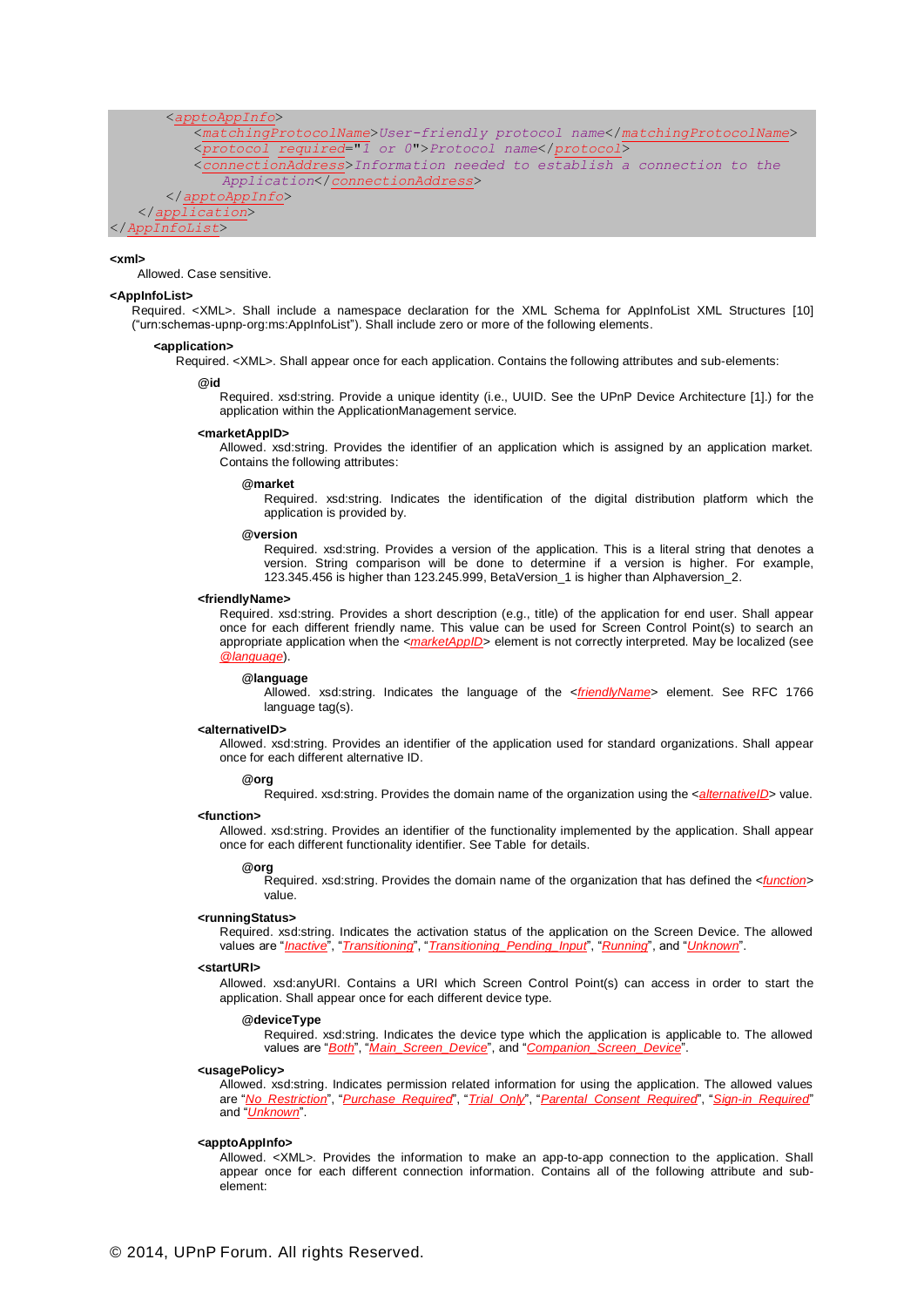#### **<matchingProtocolName>**

Required. xsd:string. Provides a *vendor/organization-defined* protocol name used for the App-to-App communication over a transport layer specified by the <*protocol*> element. This contains the ICANN assigned domain name owned by the vendor/organization followed by underscore "\_" and the version number of the application's communication protocol. This field can be used to find a communication-compatible application(s).

#### **<protocol>**

Required. xsd:string. Provides the protocol of the transport layer for the App-to-App communication. The allowed values are "*HTTP*", "*Websocket*", "*XMPP*", "*UPnP*" and v*endor-defined*.

#### **@required**

Required. xsd:boolean. Indicates whether the Screen Control Point is required to use the communication channel described in the <*protocol*> to communicate to the running application. "*1*" means that the <*protocol*> is required and "*0*" means that it is not required.

#### **<connectionAddress>**

Allowed. xsd:string. Provides the access information for the App-to-App communication. The syntax of this element varies depending on the value of the <*protocol*>. See [Table](#page-8-1) for details. Note that when the <*runningStatus*> is not set to "*Running*", this element is allowed to be omitted. The omission of this element is implementation dependent.

#### **Table 5 — Allowed values for** *function* **element**

<span id="page-8-0"></span>

| @org value     | <i>function</i> value                      | Reference |
|----------------|--------------------------------------------|-----------|
| upnp.org       | urn:schemas-upnp-org:device:deviceType:v   | [1        |
| upnp.org       | urn:schemas-upnp-org:service:serviceType:v | [1]       |
| vendor-defined | vendor-defined                             |           |

#### **Table 6 — Allowed values for** *connectionAddress* **element**

<span id="page-8-1"></span>

| <i>protocol</i> value | connectionAddress value       | Reference |
|-----------------------|-------------------------------|-----------|
| <b>HTTP</b>           | An absolute http or https URI | [4], [5]  |
| Websocket             | WebSocket URI                 | [6]       |
| UPnP                  | uuid:device-uuid              | [1]       |
| vendor-defined        | vendor-defined                |           |

The following is an example where the *AppInfoList* state variable contains information about two applications, "SimpleMediaPlayer" and "AdvancedMediaPlayer".

#### **Example**:

```
<?xml version="1.0" encoding="UTF-8"?>
<AppInfoList
xmlns="urn:schemas-upnp-org:ms:AppInfoList"
 xmlns:xsi="http://www.w3.org/2001/XMLSchema-instance"
 xsi:schemaLocation="
   urn:schemas-upnp-org:ms:AppInfoList
      http://www.upnp.org/schemas/ms/AppInfoList.xsd"> 
   <application id="F58E1D3B-859A-40EC-928E-A5889EF0B458">
      <marketAppID market="MyAppStore" version="1">
          SimpleMediaPlayer/OSZ/64bit/v1</marketAppID>
      <friendlyName>Simple Media Player</friendlyName>
      <runningStatus>Inactive</runningStatus>
      <usagePolicy>No_Restriction</usagePolicy>
   </application>
   <application id="CB0D5D97-29F9-488B-AE6B-7D6B4136112B">
      <marketAppID market="MyAppStore" version="1">
          AdvancedMediaPlayer/OSZ/64bit/v1</marketAppID>
      <friendlyName>Advanced Media Player</friendlyName>
      <runningStatus>Running</runningStatus>
      <usagePolicy>No_Restriction</usagePolicy>
      <apptoAppInfo>
          <matchingProtocolName>HTTP_UPnP.org_v1</matchingProtocolName>
          <protocol required="1">HTTP</protocol>
          <connectionAddress>
             http://192.168.0.50:34567/apps/AdvancedMediaPlayer/connect
```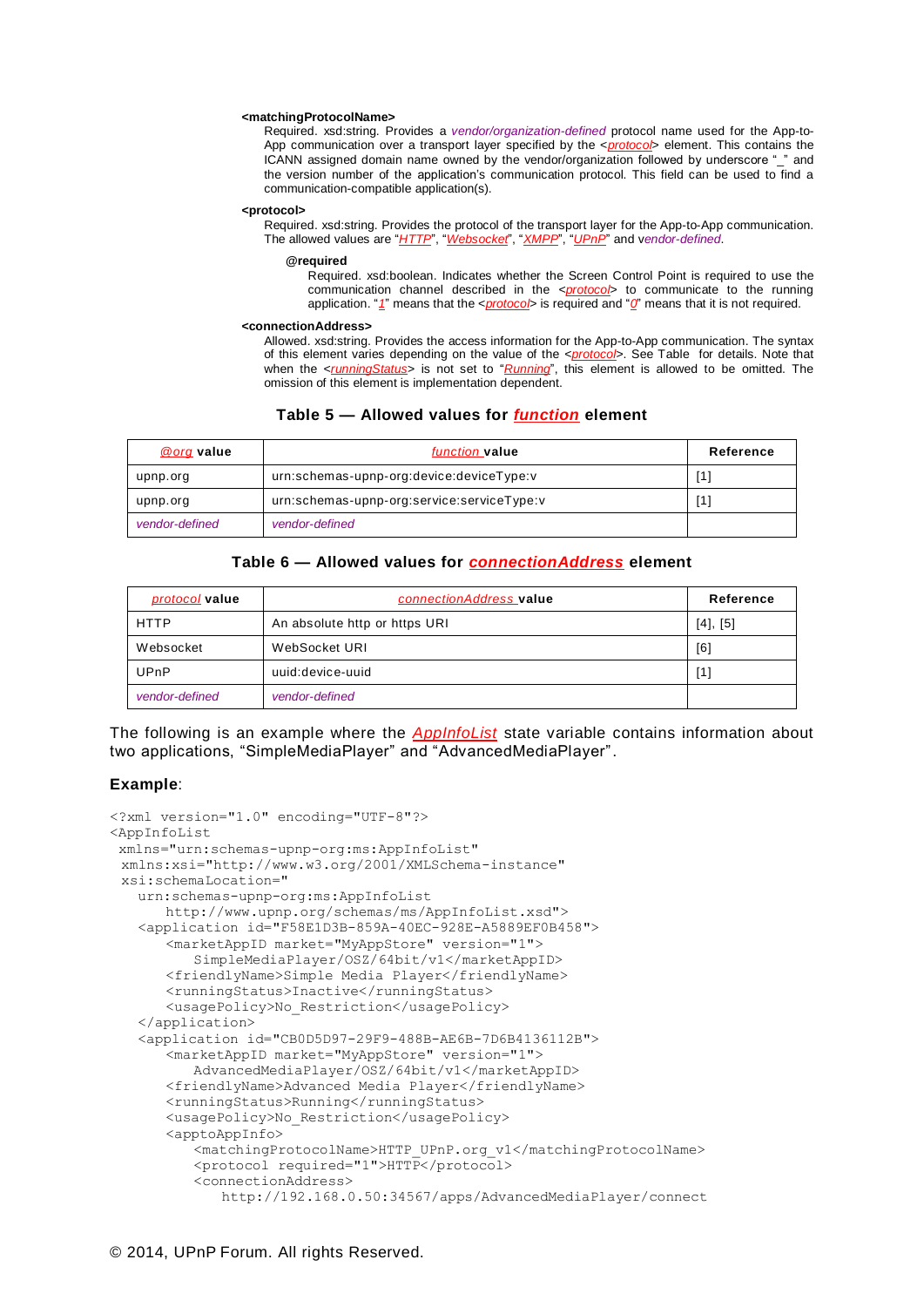```
</connectionAddress>
       </apptoAppInfo>
   </application>
</AppInfoList>
```
The following is an example where the *AppInfoList* state variable contains information about an application called, "MediaRendererApp". This app implements a UPnP MediaRenderer: 3 device [\[8\]](#page-3-5).

#### **Example**:

```
<?xml version="1.0" encoding="UTF-8"?>
<AppInfoList
xmlns="urn:schemas-upnp-org:ms:AppInfoList"
 xmlns:xsi="http://www.w3.org/2001/XMLSchema-instance"
 xsi:schemaLocation="
   urn:schemas-upnp-org:ms:AppInfoList
      http://www.upnp.org/schemas/ms/AppInfoList.xsd"> 
   <application id="5E0E4EC1-6CC4-4D12-9995-7F996B709726">
      <marketAppID market="MyAppStore" version="1">
          MediaRendererApp/OSZ/64bit/v1</marketAppID>
      <friendlyName>Media Renderer</friendlyName>
      <function org="upnp.org">
         urn:schemas-upnp-org:device:MediaRenderer:3
      </function>
      <runningStatus>Running</runningStatus>
      <usagePolicy>No_Restriction</usagePolicy>
      <apptoAppInfo>
          <matchingProtocolName>UPnP_3</matchingProtocolName>
          <protocol required="1">XMPP</protocol>
          <connectionAddress>
             uuid:18306773-E98C-4309-A5FB-EEB38C2A1F75
          </connectionAddress>
      </apptoAppInfo>
   </application>
</AppInfoList>
```
# <span id="page-9-0"></span>**5.3.3** *A\_ARG\_TYPE\_AppInfo*

This required state variable provides type information for arguments in various actions. The state variable shall be an XML fragment of the XML document for the *AppInfoList* state variable (see subclause [5.3.2\)](#page-6-2). It shall contain zero or more <*application*> element(s), its (their) attributes and sub-elements which depend on the invoked actions.

#### <span id="page-9-1"></span>**5.3.4** *SupportedTargetFields*

This required state variable provides an unordered CSV list of the searchable fields by the *GetAppIDList()* action (see subclause [5.5.3\)](#page-12-0), that is, elements or attributes of the *AppInfoList* state variable of the Screen Device. The value which each component of the CSV list is allowed to have is any element name without its parent element name, or any attribute name following its element name without its parent element name. For example, *usagePolicy*, *alternativeID@org* and so on. This state variable shall contain the required fields in Table 7. The required fields can be expanded in future versions of the specification.

#### **Table 7 — Required fields for** *SupportedTargetFields*

| Value                | <b>Parameter in AppInfoList</b>                  | R/A |
|----------------------|--------------------------------------------------|-----|
| friendlyName         | application::friendlyName                        |     |
| matchingProtocolName | application::apptoAppInfo:: matchingProtocolName |     |

#### <span id="page-9-2"></span>**5.3.5** *A\_ARG\_TYPE\_Target*

This required state variable provides type information the *Target* input argument in the *GetAppIDList()* action (see subclause [5.5.3\)](#page-12-0)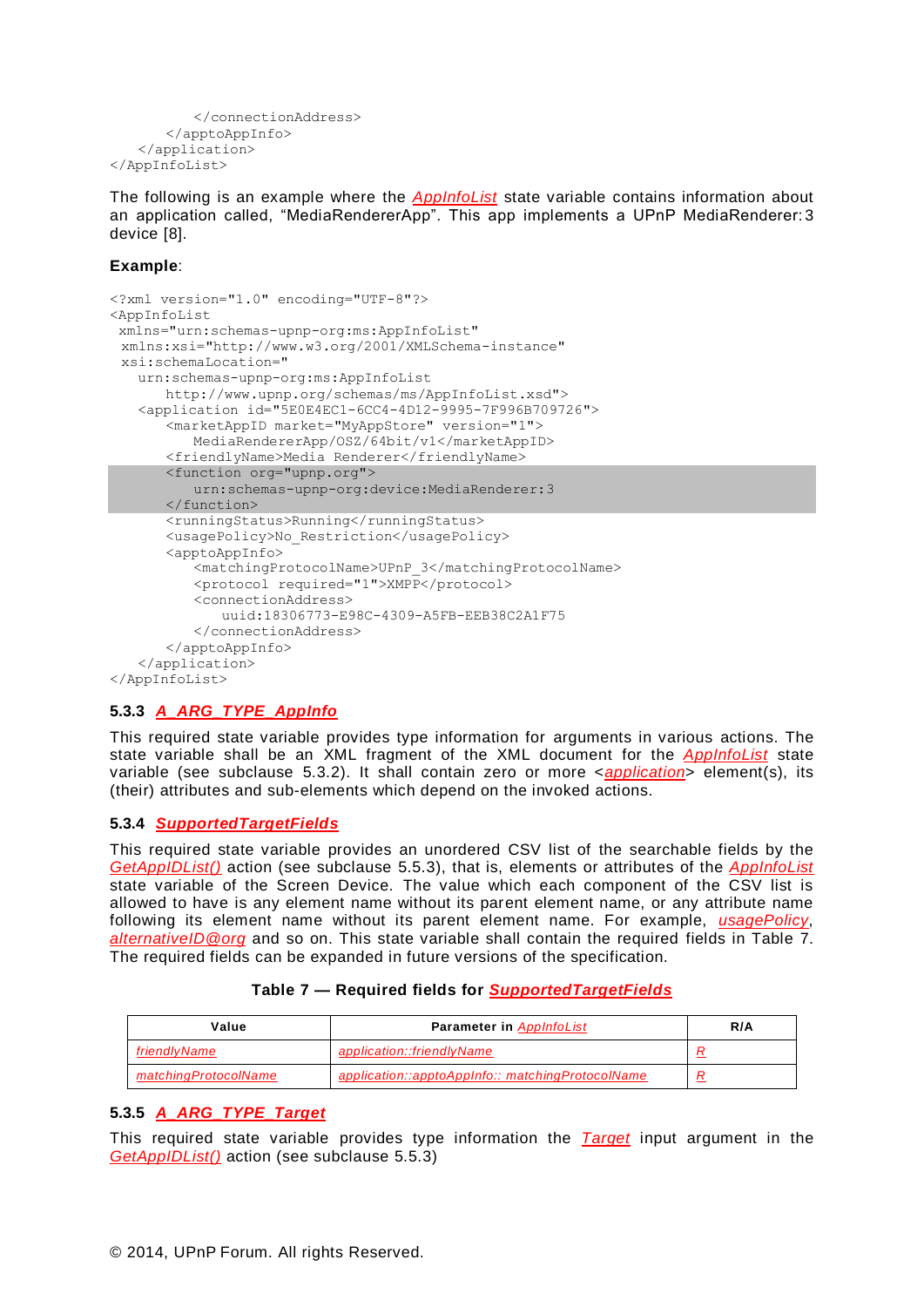## <span id="page-10-0"></span>**5.3.6** *A\_ARG\_TYPE\_TargetFields*

This required state variable provides type information for the *TargetFields* input argument in the *GetAppIDList()* action (see subclause [5.5.3\)](#page-12-0). This state variable is an unordered CSV list of the values in the CSV list of the *SupportedTargetFields* state variable.

### <span id="page-10-1"></span>**5.3.7** *RunningAppList*

This required state variable provides a list of running applications for the *RunningAppList* output argument in the *GetRunningAppList()* action and eventing. The state variable is a CSV list of the *@id* values of the <*application*> elements of which their <*runningStatus*> value are set to "*Running*" in the *AppInfoList* state variable (see subclause [5.3.2\)](#page-6-2). This state variable shall have an empty string when there are no applications with the <*runningStatus*> element set to "*Running*".

#### <span id="page-10-2"></span>**5.3.8** *A\_ARG\_TYPE\_URI*

This allowed state variable provides type information for the *StartURI* input argument in the *StartAppByURI()* action (see subclause [5.5.7\)](#page-15-0). This state variable shall be properly escaped as described in [\[4\]](#page-3-2). In addition, it shall be escaped according to the requirements in [\[5\]](#page-3-3).

#### <span id="page-10-3"></span>**5.3.9** *A\_ARG\_TYPE\_Parameters*

This required state variable provides type information for the *StartParameters* input arguments in various actions (see subclauses [5.5.6](#page-14-0) and [5.5.7\)](#page-15-0). The arguments are used for the according actions to be successfully accepted, and the proper values are applicationspecific.

#### **5.4 Eventing and Moderation**

| Variable Name                                                        | <b>Evented</b>            | <b>Moderated</b><br>Event | <b>Min Event</b><br>Interval a<br>(seconds) | Logical<br>Combination | <b>Min Delta</b><br>per Event b |
|----------------------------------------------------------------------|---------------------------|---------------------------|---------------------------------------------|------------------------|---------------------------------|
| A_ARG_TYPE_AppIDs                                                    | $\underline{\mathsf{NO}}$ | <u>NO</u>                 |                                             |                        |                                 |
| <b>AppInfoList</b>                                                   | $\overline{MO}$           | $\underline{MO}$          |                                             |                        |                                 |
| A ARG TYPE AppInfo                                                   | <u>NO</u>                 | <u>NO</u>                 |                                             |                        |                                 |
| <b>SupportedTargetFields</b>                                         | $\underline{\mathsf{NO}}$ | $\underline{\mathsf{NO}}$ |                                             |                        |                                 |
| A ARG TYPE Target                                                    | $\overline{MO}$           | $\overline{MQ}$           |                                             |                        |                                 |
| A_ARG_TYPE_TargetFields                                              | $\underline{\mathsf{NO}}$ | <u>NO</u>                 |                                             |                        |                                 |
| <b>RunningAppList</b>                                                | <b>YES</b>                | <b>YES</b>                | 0.2                                         |                        |                                 |
| A_ARG_TYPE_URI                                                       | $\underline{\mathsf{NO}}$ | $\underline{\mathsf{NO}}$ |                                             |                        |                                 |
| <b>A ARG TYPE Parameters</b>                                         | $\overline{MO}$           | NO.                       |                                             |                        |                                 |
| Non-standard state variables<br>implemented by a UPnP vendor go here | <b>TBD</b>                | <b>TBD</b>                | <b>TBD</b>                                  | <b>TBD</b>             | <b>TBD</b>                      |

#### **Table 8 — Event moderation**

<span id="page-10-4"></span>a Max event rate is determined by *N*, where *Rate* = 1/*N*, where N is the Min Event Interval in seconds.

<span id="page-10-5"></span>b (N) \* (allowedValueRange Step)

#### **5.5 Actions**

The following tables and subclauses define the various ApplicationManagement service actions.

Except where noted, if an invoked action returns an error, the state of the device will be unaffected.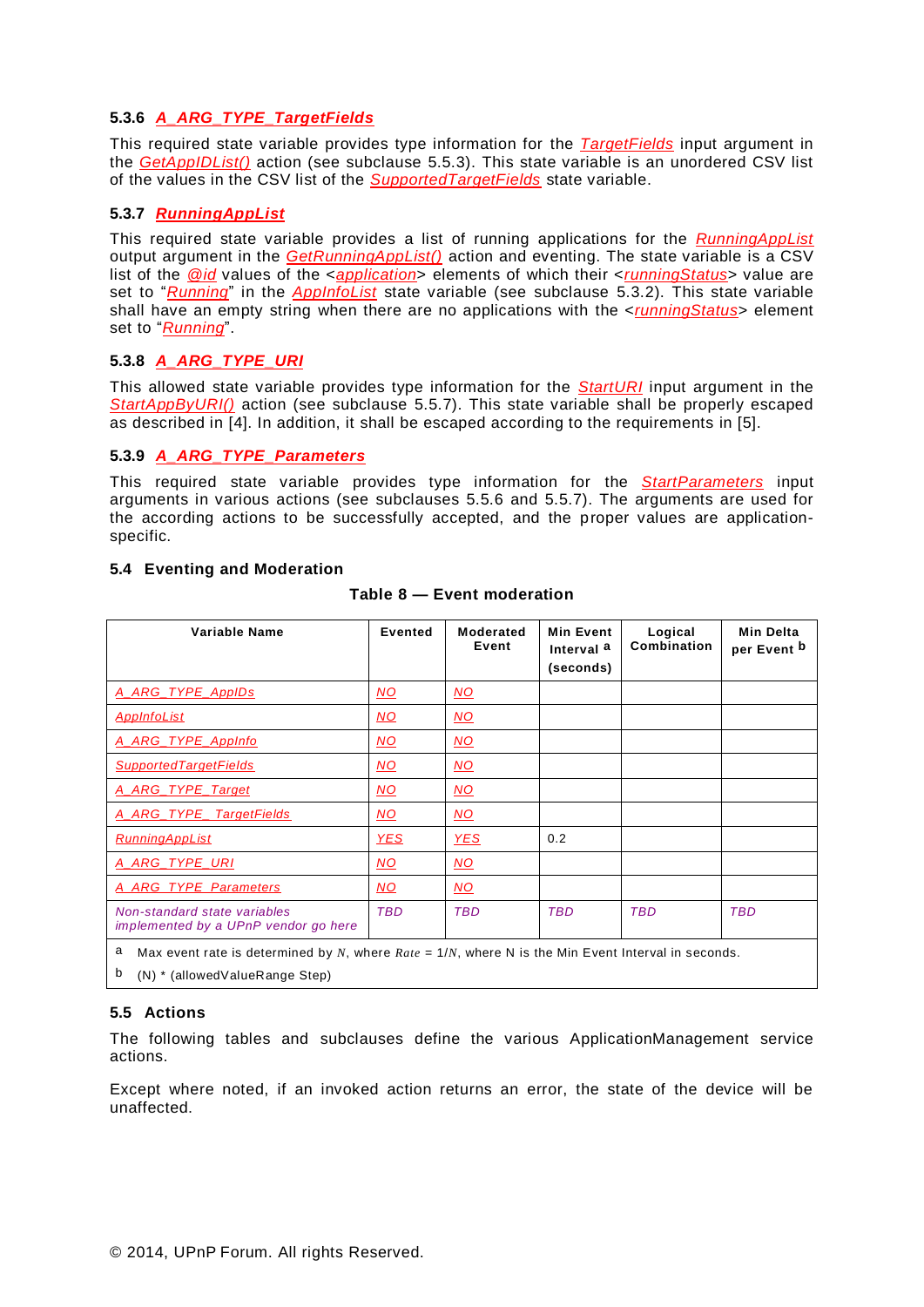|                                                                                                                                                                                                                                                                                                              | <b>Name</b>                                                                                                                                                                                                                                                                                                                                               | $R/A$ a        | Control                  |
|--------------------------------------------------------------------------------------------------------------------------------------------------------------------------------------------------------------------------------------------------------------------------------------------------------------|-----------------------------------------------------------------------------------------------------------------------------------------------------------------------------------------------------------------------------------------------------------------------------------------------------------------------------------------------------------|----------------|--------------------------|
|                                                                                                                                                                                                                                                                                                              |                                                                                                                                                                                                                                                                                                                                                           |                | Point R/A b              |
|                                                                                                                                                                                                                                                                                                              | GetAppInfoByIDs()                                                                                                                                                                                                                                                                                                                                         | $\overline{R}$ | $\overline{\mathcal{R}}$ |
|                                                                                                                                                                                                                                                                                                              | GetSupportedTargetFields()                                                                                                                                                                                                                                                                                                                                | R              | Δ                        |
|                                                                                                                                                                                                                                                                                                              | GetAppIDList()                                                                                                                                                                                                                                                                                                                                            | R              | R                        |
|                                                                                                                                                                                                                                                                                                              | GetRunningAppList()                                                                                                                                                                                                                                                                                                                                       | $\overline{R}$ | $\overline{A}$           |
|                                                                                                                                                                                                                                                                                                              | GetRunningStatus()                                                                                                                                                                                                                                                                                                                                        | R              | $\overline{A}$           |
|                                                                                                                                                                                                                                                                                                              | StartAppByID()                                                                                                                                                                                                                                                                                                                                            | R              | A                        |
| StartAppByURI()<br>$\overline{A}$                                                                                                                                                                                                                                                                            |                                                                                                                                                                                                                                                                                                                                                           |                | $\overline{A}$           |
| StopApp()<br>Δ<br>Δ                                                                                                                                                                                                                                                                                          |                                                                                                                                                                                                                                                                                                                                                           |                |                          |
| <b>GetAppConnectionInfo()</b><br>A                                                                                                                                                                                                                                                                           |                                                                                                                                                                                                                                                                                                                                                           |                | A                        |
| Non-standard actions implemented by an UPnP vendor go here.<br>X                                                                                                                                                                                                                                             |                                                                                                                                                                                                                                                                                                                                                           |                | X                        |
| a<br>For a device this column indicates whether the action shall be implemented or not,<br>where $\underline{R}$ = required, $\underline{A}$ = allowed, $\underline{C}R$ = conditionally required, $\underline{C}A$ = conditionally<br>allowed, $X =$ Non-standard, add -D when deprecated (e.g., R-D, A-D). |                                                                                                                                                                                                                                                                                                                                                           |                |                          |
| b                                                                                                                                                                                                                                                                                                            | For a control point this column indicates whether a control point shall be capable of<br>invoking this action, where $\underline{R}$ = required, $\underline{A}$ = allowed, $\underline{CR}$ = conditionally required, $\underline{CA}$<br>= conditionally allowed, $\underline{X}$ = Non-standard, add $\underline{D}$ when deprecated (e.g., R-D, A-D). |                |                          |
| c                                                                                                                                                                                                                                                                                                            | See action description for conditions under which implementation of this action is<br>required.                                                                                                                                                                                                                                                           |                |                          |
| d                                                                                                                                                                                                                                                                                                            | See action description for conditions under which implementation of this action is<br>allowed. If the condition is not met implementation of this action is not allowed.                                                                                                                                                                                  |                |                          |

| Table 9 – Actions |  |  |  |
|-------------------|--|--|--|
|-------------------|--|--|--|

<span id="page-11-1"></span><span id="page-11-0"></span>Note that non-standard actions shall be implemented in such a way that they do not interfere with the basic operation of the ApplicationManagement service, that is: these actions shall be allowed and do not need to be invoked for the ApplicationManagement service to operate normally.

#### **5.5.1** *GetAppInfoByIDs()*

This required action enables a Screen Control Point to retrieve information of applications which are specified by the *AppIDs* input argument.

#### **5.5.1.1 Arguments**

- *AppIDs*: Specifies applications to retrieve their information. See subclause [5.3.1.](#page-6-1) The special value "\*" means everything, i.e., the whole *AppInfoList* state variable will be retrieved.
- *AppInfo*: an XML fragment of the *AppInfoList* state variable (see subclauses [5.3.2](#page-6-2) and [5.3.3\)](#page-9-0). It shall contain the <*application*> elements (of which their *@id* values are identical to the values of the *AppIDs* input argument), and all their supported attributes and sub-elements. If any value of the *AppIDs* input argument is not valid, it shall return either error code 701 or respond with an *AppInfo* output argument containing <*application*> elements corresponding only to the valid values of the *AppIDs* input argument. The number of <*application*> elements of the *AppInfo* output argument shall be less than or equal to the number of *application@id*s included in the *AppIDs* input argument.

| Argument       | <b>Direction</b> | <b>Related State Variable</b> |
|----------------|------------------|-------------------------------|
| <b>AppIDs</b>  | IN               | A ARG TYPE ApplDs             |
| <b>AppInfc</b> | <u>OUT</u>       | A ARG TYPE AppInfo            |

#### **Table 10 — Arguments for** *GetAppInfoByIDs()*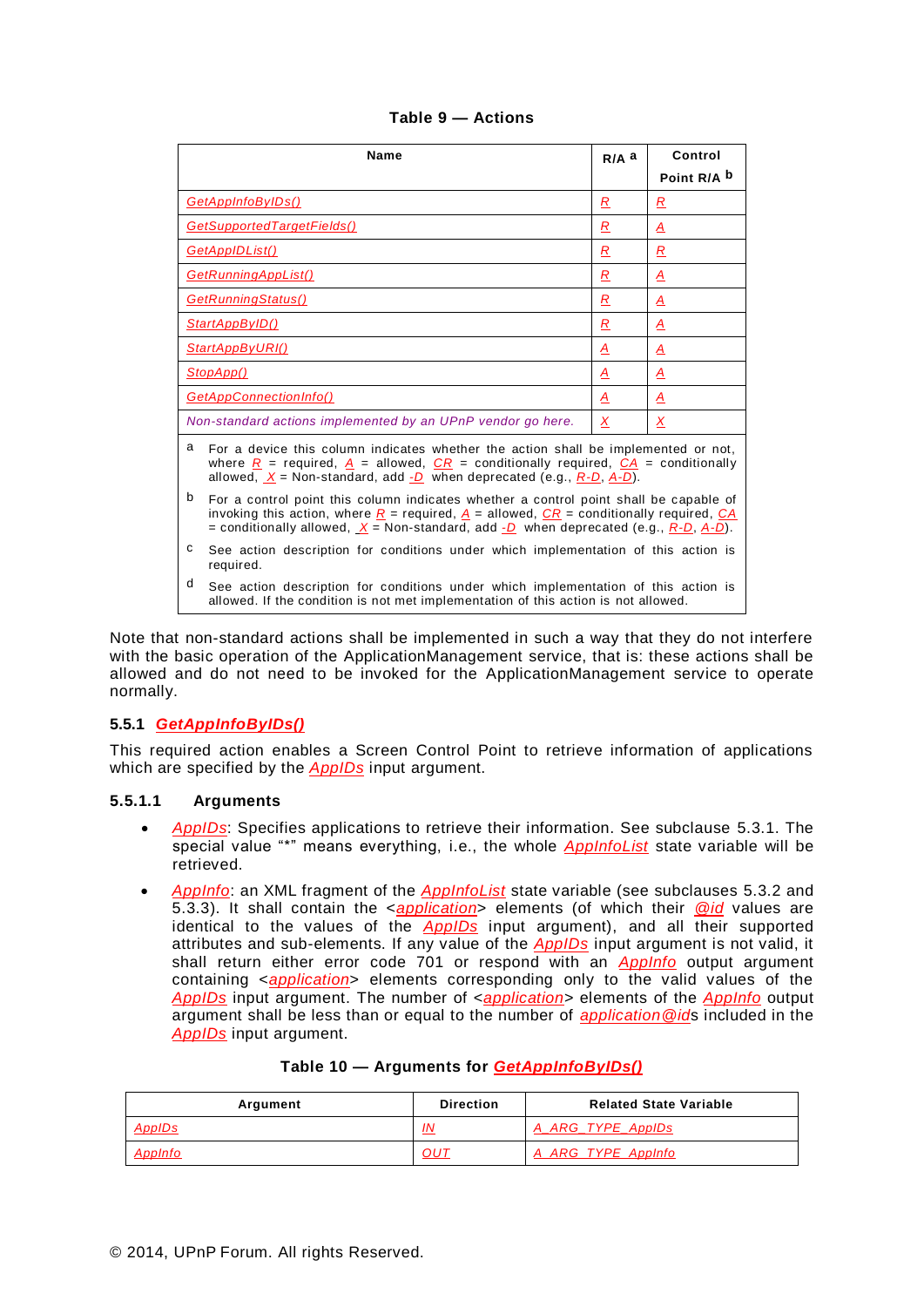## **5.5.1.2 Dependency on State**

None.

#### **5.5.1.3 Effect on State**

None.

#### **5.5.1.4 Errors**

#### **Table 11 — Error Codes for** *GetAppInfoByIDs()*

| errorCode | errorDescription | <b>Description</b>                                   |
|-----------|------------------|------------------------------------------------------|
| 400-499   | TBD              | See clause 3 in the UPnP Device Architecture [1].    |
| 500-599   | TBD              | See clause 3 in the UPnP Device Architecture [1].    |
| 600-699   | TBD              | See clause 3 in the UPnP Device Architecture [1].    |
| 701       | Invalid ID       | One or more of the @ids in the AppIDs are not valid. |
| 702       | Too many IDs     | Too many @ids specified in the AppIDs.               |

### **5.5.2** *GetSupportedTargetFields()*

This required action enables a Screen Control Point to retrieve the *SupportedTargetFields* state variable. This action is used to list the values that are allowed to be used for the *TargetFields* input argument in the *GetAppIDList()* action (see subclause [5.5.3\)](#page-12-0) on the Screen Device.

### **5.5.2.1 Arguments**

#### **Table 12 — Arguments for** *GetSupportedTargetFields()*

| Argument                     | <b>Direction</b> | <b>Related State Variable</b> |
|------------------------------|------------------|-------------------------------|
| <b>SupportedTargetFields</b> | OU1              | <b>SupportedTargetFields</b>  |

#### **5.5.2.2 Dependency on State**

None.

#### **5.5.2.3 Effect on State**

None.

## **5.5.2.4 Errors**

#### **Table 13 — Error Codes for** *GetSupportedTargetFields()*

| errorCode | errorDescription | <b>Description</b>                                |
|-----------|------------------|---------------------------------------------------|
| 400-499   | TBD              | See clause 3 in the UPnP Device Architecture [1]. |
| 500-599   | TBD              | See clause 3 in the UPnP Device Architecture [1]. |
| 600-699   | TBD              | See clause 3 in the UPnP Device Architecture [1]. |

#### <span id="page-12-0"></span>**5.5.3** *GetAppIDList()*

This required action enables a Screen Control Point to retrieve a CSV list of the *@id* values of specific <*application*> elements in the *AppInfoList* state variable on the Screen Device. The <*application*> elements of the returned *application@id* values shall have a sub-string(s) matched to the specified string by the *Target* input argument (see subclause [5.3.5\)](#page-9-2) among any of their sub-elements specified by the *TargetFields* input argument.

The allowed values for the *TargetFields* input argument are listed in the *SupportedTargetFields* state variable (see subclauses [5.3.4](#page-9-1) and [5.3.6\)](#page-10-0).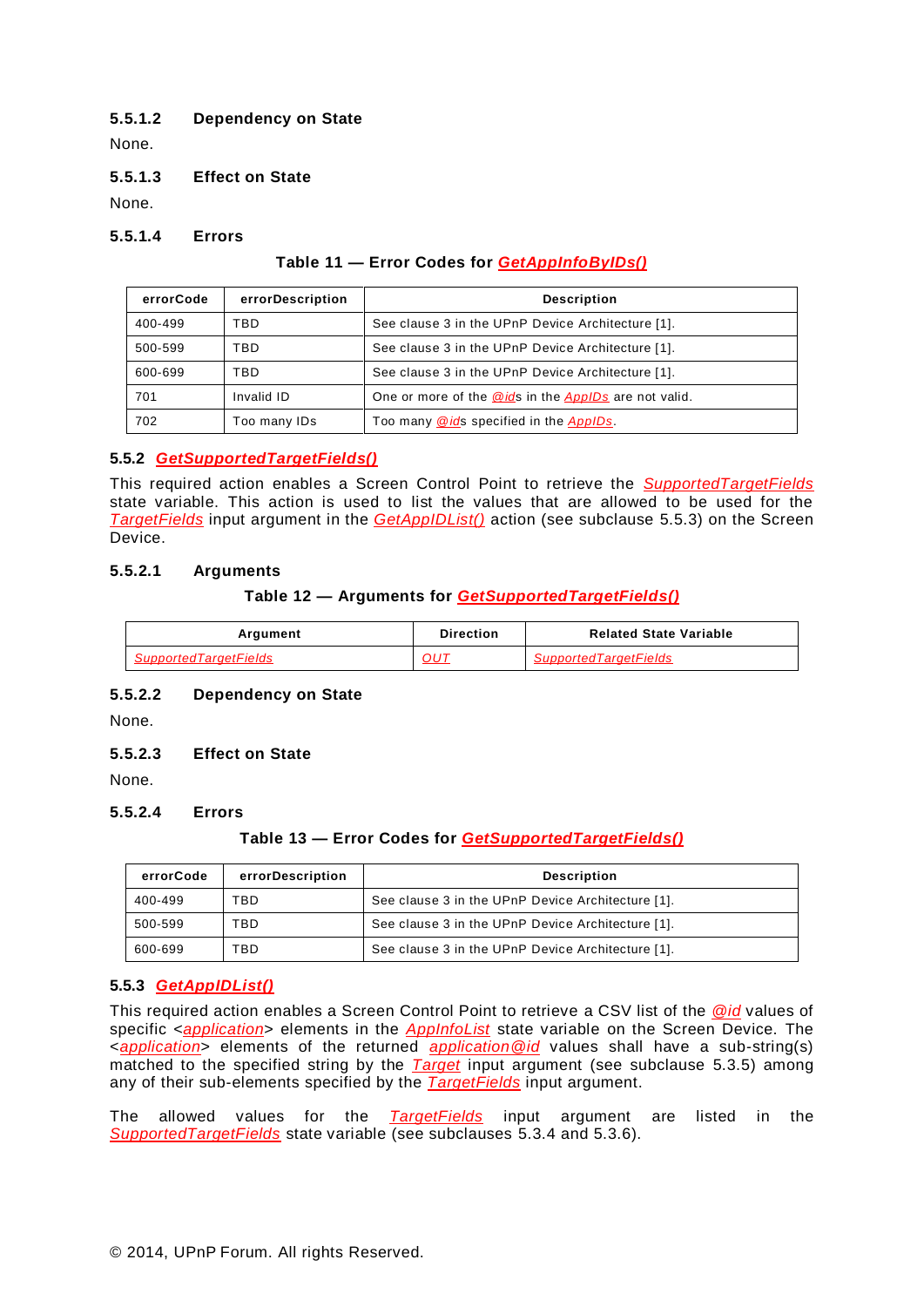### **5.5.3.1 Arguments**

### **Table 14 — Arguments for** *GetAppIDList()*

| Argument            | <b>Direction</b> | <b>Related State Variable</b> |
|---------------------|------------------|-------------------------------|
| Target              | <u>IN</u>        | A ARG TYPE Target             |
| <b>TargetFields</b> | <u>IN</u>        | A ARG TYPE TargetFields       |
| AppIDs              | OUT              | A ARG TYPE ApplDs             |

#### **5.5.3.2 Dependency on State**

None.

#### **5.5.3.3 Effect on State**

None.

#### **5.5.3.4 Errors**

#### **Table 15 — Error Codes for** *GetAppIDList()*

| errorCode | errorDescription     | <b>Description</b>                                |
|-----------|----------------------|---------------------------------------------------|
| 400-499   | TBD                  | See clause 3 in the UPnP Device Architecture [1]. |
| 500-599   | TBD                  | See clause 3 in the UPnP Device Architecture [1]. |
| 600-699   | TBD                  | See clause 3 in the UPnP Device Architecture [1]. |
| 703       | Invalid TargetFields | TargetFields contains unsupported values.         |

### **5.5.4** *GetRunningAppList()*

This required action enables a Screen Control Point to retrieve a list of running applications, i.e., the *RunningAppList* state variable, on the Screen Device (see subclause [5.3.7\)](#page-10-1).

#### **5.5.4.1 Arguments**

# **Table 16 — Arguments for** *GetRunningAppList()*

| Argument       | <b>Direction</b> | <b>Related State Variable</b> |
|----------------|------------------|-------------------------------|
| RunninaAppList | OU1              | RunningAppList                |

#### **5.5.4.2 Dependency on State**

None.

### **5.5.4.3 Effect on State**

None.

#### **5.5.4.4 Errors**

#### **Table 17 — Error Codes for** *GetRunningAppList()*

| errorCode | errorDescription | <b>Description</b>                                |
|-----------|------------------|---------------------------------------------------|
| 400-499   | TBD              | See clause 3 in the UPnP Device Architecture [1]. |
| 500-599   | TBD              | See clause 3 in the UPnP Device Architecture [1]. |
| 600-699   | TBD              | See clause 3 in the UPnP Device Architecture [1]. |

### **5.5.5** *GetRunningStatus()*

This required action enables a Screen Control Point to retrieve the running status of applications specified by the *AppIDs* argument.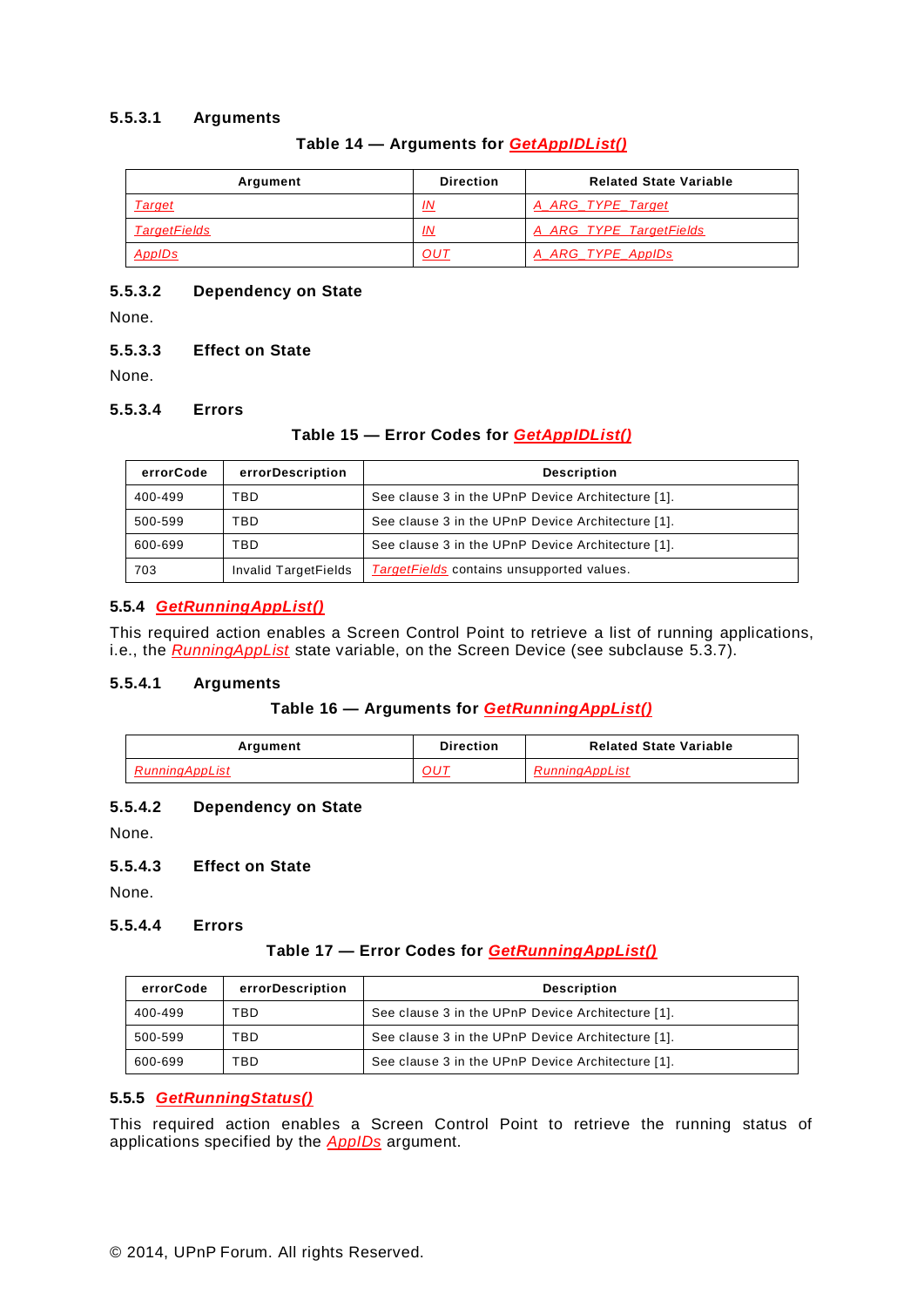## **5.5.5.1 Arguments**

- *AppIDs*: Specifies applications to retrieve their running status. See subclause [5.3.1.](#page-6-1)
- *RunningStatus*: an XML fragment of the *AppInfoList* state variable (see subclauses [5.3.2](#page-6-2) and [5.3.3\)](#page-9-0). It shall contain the <*application*> elements (of which their *@id* values are identical to the values of the *AppIDs* input argument), their attributes, and their <*runningStatus*> sub-elements. If any value of the *AppIDs* input argument is not valid, it shall return either error code 701 or respond with a *RunningStatus* output argument containing <*application*> elements corresponding only to the valid values of the *AppIDs* input argument. The number of <*application*> elements of the *RunningStatus* output argument shall be less than or equal to the number of *application@id*s included in the *AppIDs* input argument.

#### **Table 18 — Arguments for** *GetRunningStatus()*

| Argument             | <b>Direction</b> | <b>Related State Variable</b> |
|----------------------|------------------|-------------------------------|
| <u>AppIDs</u>        | IN               | A ARG TYPE ApplDs             |
| <b>RunningStatus</b> | <b>OUT</b>       | A_ARG_TYPE_AppInfo            |

### **5.5.5.2 Dependency on State**

None.

### **5.5.5.3 Effect on State**

None.

### **5.5.5.4 Errors**

### **Table 19 — Error Codes for** *GetRunningStatus()*

| errorCode | errorDescription | <b>Description</b>                                    |
|-----------|------------------|-------------------------------------------------------|
| 400-499   | TBD.             | See clause 3 in the UPnP Device Architecture [1].     |
| 500-599   | TBD              | See clause 3 in the UPnP Device Architecture [1].     |
| 600-699   | FBD.             | See clause 3 in the UPnP Device Architecture [1].     |
| 701       | Invalid ID       | One or more of the @ids in the AppIDs are not valid.  |
| 702       | Too many IDs     | Too many <b>@ids</b> specified in the <b>AppIDs</b> . |

#### <span id="page-14-0"></span>**5.5.6** *StartAppByID()*

This required action runs an application of which its information is contained in the *AppInfoList* state variable on the Screen Device when successfully accepted. In addition, this action can be used to provide the *StartParameters* on an application in a status of "*Transitioning\_Pending\_Input*" or "*Running*".

#### **5.5.6.1 Arguments**

- *AppID*: Specifies the application to be started. See subclause [5.3.1.](#page-6-1) This argument shall contain only a single *application@id* value.
- *StartParameters*: see subclause [5.3.9.](#page-10-3)

#### **Table 20 — Arguments for** *StartAppByID()*

| Argument               | <b>Direction</b> | <b>Related State Variable</b> |
|------------------------|------------------|-------------------------------|
| <u>AppID</u>           | IN.              | A ARG TYPE ApplDs             |
| <b>StartParameters</b> | IN               | A ARG TYPE Parameters         |

#### **5.5.6.2 Dependency on State**

None.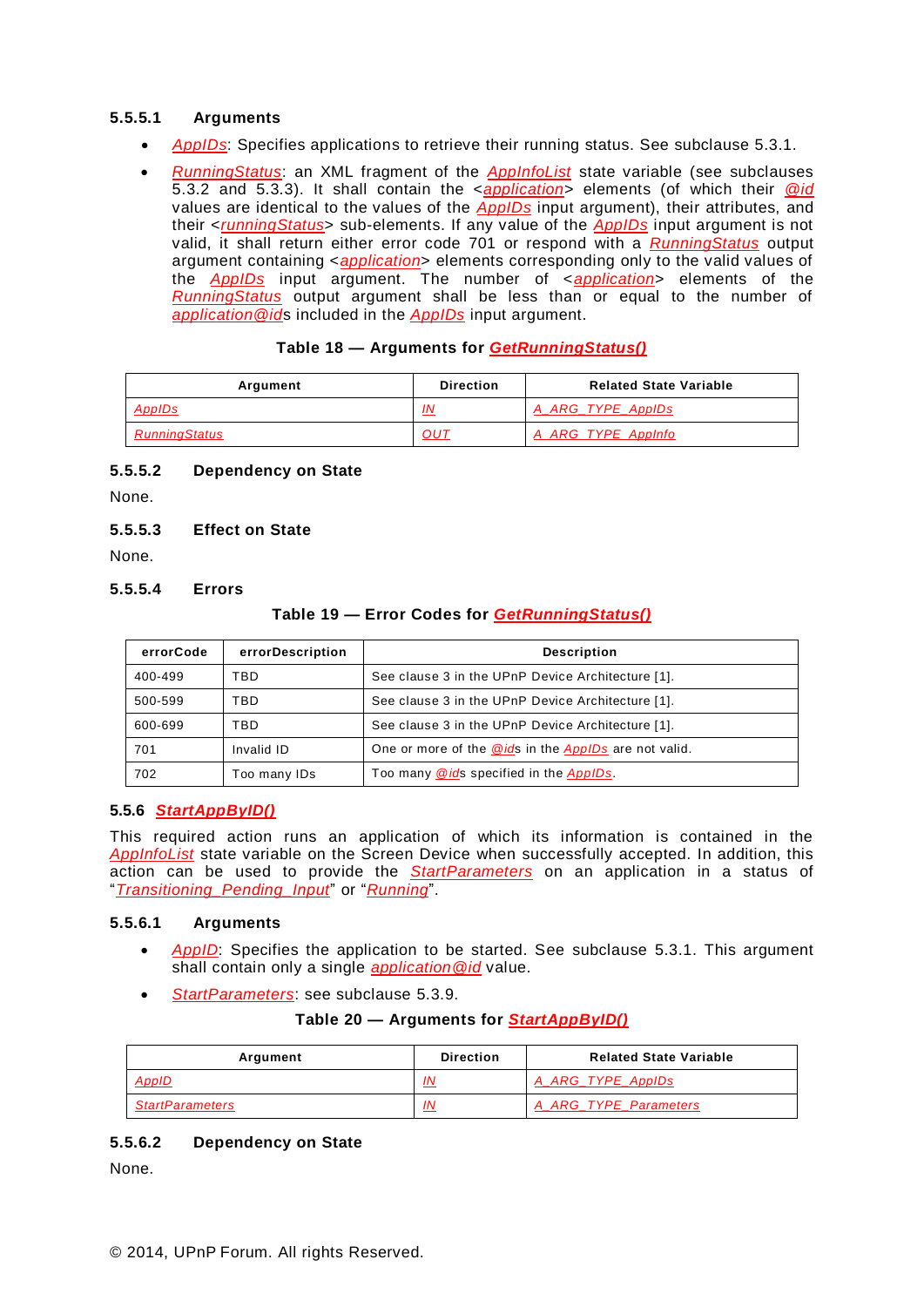### **5.5.6.3 Effect on State**

This action will affect the *AppInfoList* state variable. This action changes the *AppInfoList::application::runningStatus* value of "*Inactive*" to "*Running*". If it takes a noticeable amount of time before a human user is actually served by an application, it may temporarily enter "*Transitioning*" status before entering "*Running*".

If a Screen Device requests user input during starting an application, it enters the "*Transitioning\_Pending\_Input*" before entering "*Running*". Once the user input is provided (possibly by invoking this action again with a *StartParameters*), the status will change to "*Running*".

Consequently, this action will also affect the *RunningAppList* state variable. The *AppInfoList::application@id* of the application will be included in the *RunningAppList* state variable when its *AppInfoList::application::runningStatus* is set to "*Running*".

#### **5.5.6.4 Errors**

| <b>Error Code</b> | <b>Error Description</b>            | <b>Description</b>                                                                                                         |
|-------------------|-------------------------------------|----------------------------------------------------------------------------------------------------------------------------|
| 400-499           | <b>TBD</b>                          | See clause 3 in the UPnP Device Architecture [1].                                                                          |
| 500-599           | TBD                                 | See clause 3 in the UPnP Device Architecture [1].                                                                          |
| 600-699           | TBD                                 | See clause 3 in the UPnP Device Architecture [1].                                                                          |
| 701               | Invalid ID                          | One or more of the <b>@ids</b> in the <b>AppIDs</b> are not valid.                                                         |
| 702               | Too many IDs                        | Too many @ids specified in the AppIDs, i.e. more than one.                                                                 |
| 704               | Invalid Parameter                   | Application cannot start due that the specified parameter is invalid                                                       |
| 705               | Application is<br>running           | Application's < <i>runningStatus</i> > is already " <i>Running</i> " and no<br>StartParameters specified.                  |
| 706               | Rejected                            | This request is rejected, e.g., by Screen Device implementation or<br>end user.                                            |
| 712               | No such Application<br>is installed | Any of applications' < <i>installationStatus</i> >s is not " <i>Installed</i> ", and<br>installation is required to start. |

**Table 21 — Error Codes for** *StartAppByID()*

#### <span id="page-15-0"></span>**5.5.7** *StartAppbyURI()*

This allowed action runs an application by using a URI on the Screen Device when successfully accepted. In addition, this action can be used to provide the *StartParameters* on an application in a status of "*Transitioning\_Pending\_Input*".

#### **5.5.7.1 Arguments**

- *StartURI*: Provides the <*startURI*> to start an application. See subclause [5.3.8.](#page-10-2)
- *AppInfo*: an XML fragment of the *AppInfoList* state variable (see subclauses [5.3.2](#page-6-2) and [5.3.3\)](#page-9-0). Provides the additional information for the application to be started. The <*friendlyName*> is required.
- *StartParameters*: see subclause [5.3.9.](#page-10-3)
- *AppID*: Provides the newly-assigned *application@id* value, or the *@id* value of the <*application*> of which its <*startURI*> is identical to the *StartURI* input argument. This argument shall contain only a single *application@id* value.

When an application can be started without being installed, by using a URI, i.e. a *Webapplication*, and the Screen Device does not have the <*startURI*> in its *AppInfoList* state variable, then this action shall be invoked to start the application on the Screen Device. If the action is successfully accepted, the Screen Device shall follow the procedures as below:

- create a new <*application*> element in its *AppInfoList* state variable. The new <*application*> shall include the <*startURI*> and the additional information provided by the *StartURI* and *AppInfo* input arguments.
- assign a new value for the *application@id* attribute.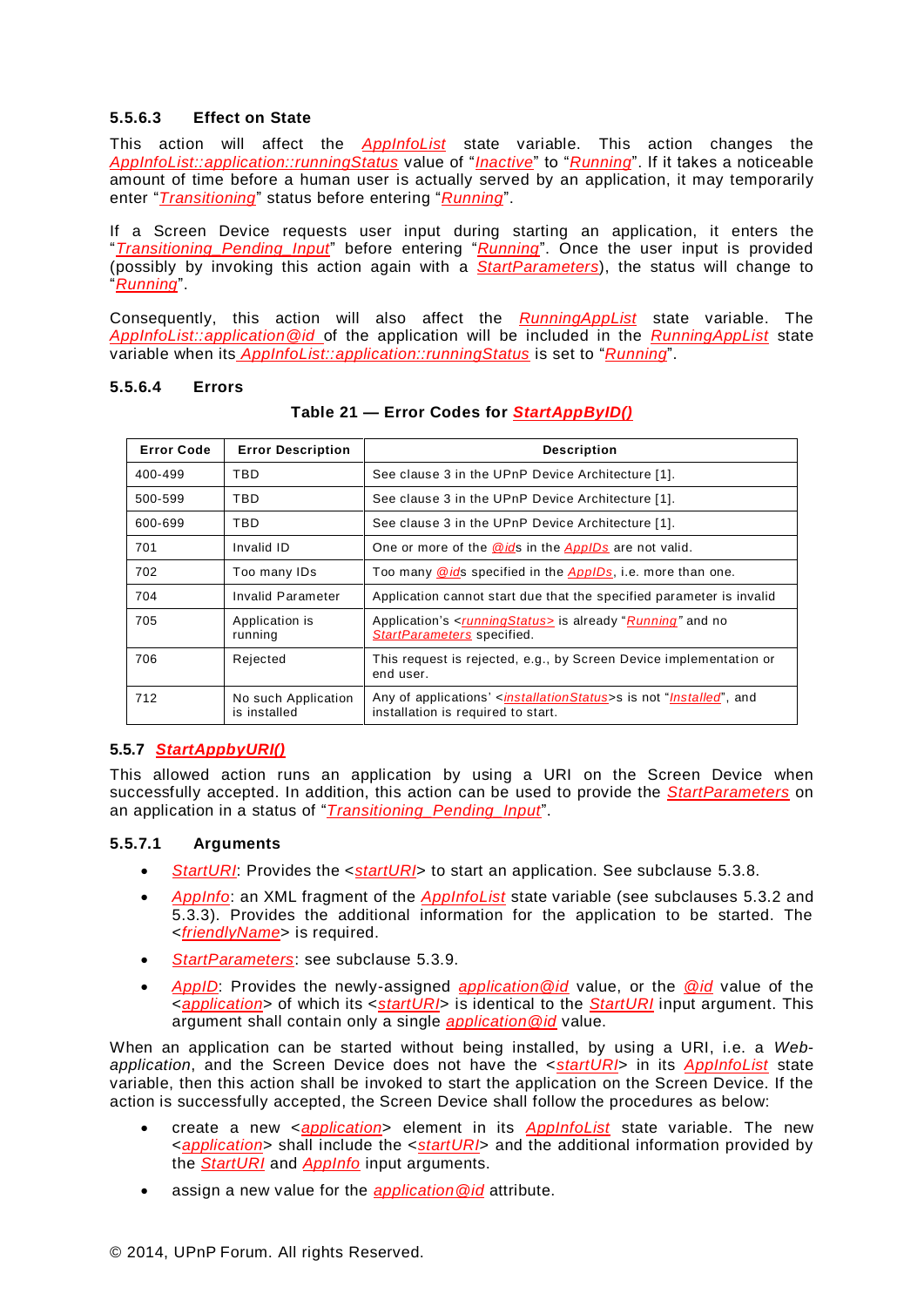return the *AppID* output argument of the newly-assigned *application@id* value.

| Argument               | <b>Direction</b> | <b>Related State Variable</b> |
|------------------------|------------------|-------------------------------|
| <b>StartURI</b>        | IN               | A ARG TYPE URI                |
| AppInfo                | IN               | A ARG TYPE AppInfo            |
| <b>StartParameters</b> | IN               | A ARG TYPE Parameters         |
| AppID                  | OUT              | A_ARG_TYPE_AppIDs             |

# **Table 22 — Arguments for** *StartAppByURI()*

### **5.5.7.2 Dependency on State**

None.

### **5.5.7.3 Effect on State**

This action will affect the *AppInfoList* state variable. This action adds a new <*application*> element in the *AppInfoList* state variable if there is no <*application*> element of which its <*startURI*> is identical to the *StartURI* input argument. Its *AppInfoList::application::runningStatus* value will be "*Running*". If it takes a noticeable amount of time before a human user is actually served by an application, it may temporarily enter "*Transitioning*" status before entering "*Running*".

If a Screen Device requests user input during starting an application, it enters the "*Transitioning\_Pending\_Input*" before entering "*Running*". Once the user input is provided (possibly by invoking this action again with a *StartParameters*), the status will change to "*Running*".

Consequently, this action will also affect the *RunningAppList* state variable. The *AppInfoList::application@id* of the application will be included in the *RunningAppList* state variable when its *AppInfoList::application::runningStatus* is set to "*Running*".

#### **5.5.7.4 Errors**

| <b>Error Code</b> | <b>Error Description</b>  | <b>Description</b>                                                                           |
|-------------------|---------------------------|----------------------------------------------------------------------------------------------|
| 400-499           | <b>TBD</b>                | See clause 3 in the UPnP Device Architecture [1].                                            |
| 500-599           | <b>TBD</b>                | See clause 3 in the UPnP Device Architecture [1].                                            |
| 600-699           | <b>TBD</b>                | See clause 3 in the UPnP Device Architecture [1].                                            |
| 704               | Invalid Parameter         | Application cannot start due that the specified parameter is invalid                         |
| 705               | Application is<br>running | Application is already running and no StartParameters specified.                             |
| 706               | Rejected                  | This request is rejected, e.g., by Screen Device implementation or<br>end user.              |
| 707               | Invalid URI               | The <i>StartURL</i> is invalid, e.g., does not represent an endpoint that<br>can be started. |
| 708               | Invalid AppInfo           | AppInfo is invalid.                                                                          |
| 717               | Installation required     | The application is required to be installed before it can be started.                        |

#### **Table 23 — Error Codes for** *StartAppByURI()*

#### **5.5.8** *StopApp()*

This allowed action stops applications specified by the *AppIDs* input argument on the Screen Device when successfully accepted.

#### **5.5.8.1 Arguments**

- *AppIDs*: Specifies the applications to be stopped. See subclause [5.3.1.](#page-6-1)
- *StoppedAppIDs:* The list of the *application@id* values of the stopped applications among the requested ones shall be returned with the *StoppedAppIDs* output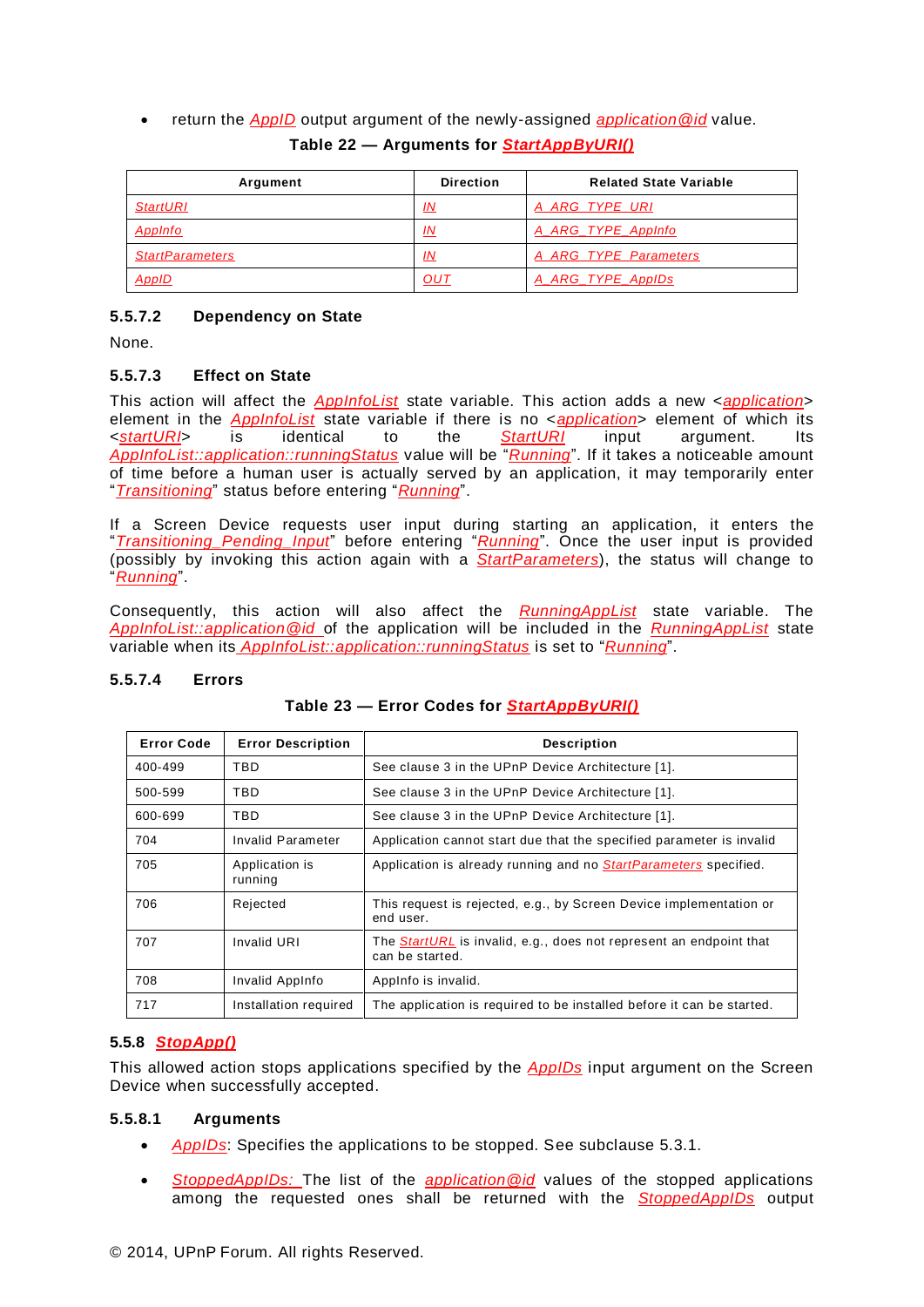argument. If any value of the *AppIDs* input argument is not valid, it shall return either error code 701 or respond with a *StoppedAppIDs* output argument containing *application@id*s which are valid and stopped by this action invocation. The output argument shall have an empty string when all values of the *AppIDs* input argument are valid but no application is stopped by this action invocation.

| Table 24 - Arguments for <b>StopApp()</b> |
|-------------------------------------------|
|-------------------------------------------|

| Argument             | <b>Direction</b> | <b>Related State Variable</b> |
|----------------------|------------------|-------------------------------|
| AppIDs               | <u>IN</u>        | A ARG TYPE ApplDs             |
| <b>StoppedAppIDs</b> | OUT              | A ARG TYPE ApplDs             |

#### **5.5.8.2 Dependency on State**

None.

#### **5.5.8.3 Effect on State**

This action will affect the *AppInfoList* state variable. This action changes the *AppInfoList::application::runningStatus* value to "*Inactive*".

Consequently, this action will also affect the *RunningAppList* state variable. The *AppInfoList::application@id* of the application will be excluded from the *RunningAppList* state variable when its *AppInfoList::application::runningStatus* is set to any other value than "*Running*".

#### **5.5.8.4 Errors**

#### **Table 25 — Error Codes for** *StopApp()*

| <b>Error Code</b> | <b>Error Description</b>          | <b>Description</b>                                                              |
|-------------------|-----------------------------------|---------------------------------------------------------------------------------|
| 400-499           | TBD                               | See clause 3 in the UPnP Device Architecture [1].                               |
| 500-599           | TBD                               | See clause 3 in the UPnP Device Architecture [1].                               |
| 600-699           | TBD                               | See clause 3 in the UPnP Device Architecture [1].                               |
| 701               | Invalid ID                        | One or more of the @ids in the AppIDs are not valid.                            |
| 706               | Rejected                          | This request is rejected, e.g., by Screen Device implementation or<br>end user. |
| 709               | No such Application<br>is running | Any of applications' < <i>runningStatus</i> >s is not " <i>Running</i> ".       |
| 710               | Not stoppable<br>application      | Any of applications listed by the @ids in the AppIDs cannot be<br>stopped.      |

#### **5.5.9** *GetAppConnectionInfo()*

This allowed action enables a Screen Control Point to retrieve the app-to-app connection information of applications specified by the *AppIDs* input argument.

#### **5.5.9.1 Arguments**

- *AppIDs*: Specifies the application to retrieve their app-to-app connection information. See subclause [5.3.1.](#page-6-1)
- *ConnectionInfo*: an XML fragment of the *AppInfoList* state variable (see subclauses [5.3.2](#page-6-2) and [5.3.3\)](#page-9-0). It shall contain <*application*> elements (of which their *@id* values are identical to the values of the *AppIDs* input arguments), their attributes, and their <*apptoAppInfo*> sub-elements if supported. If the <*apptoAppInfo*> sub-element of an <*application*> element is not supported, then it shall contain <*application*> and its attribute only. If any value of the *AppIDs* input argument is not valid, it shall return either error code 701 or respond with a *ConnectionInfo* output argument containing <*application*> elements corresponding only to the valid values of the *AppIDs* input argument. The number of <*application*> elements of the *ConnectionInfo* output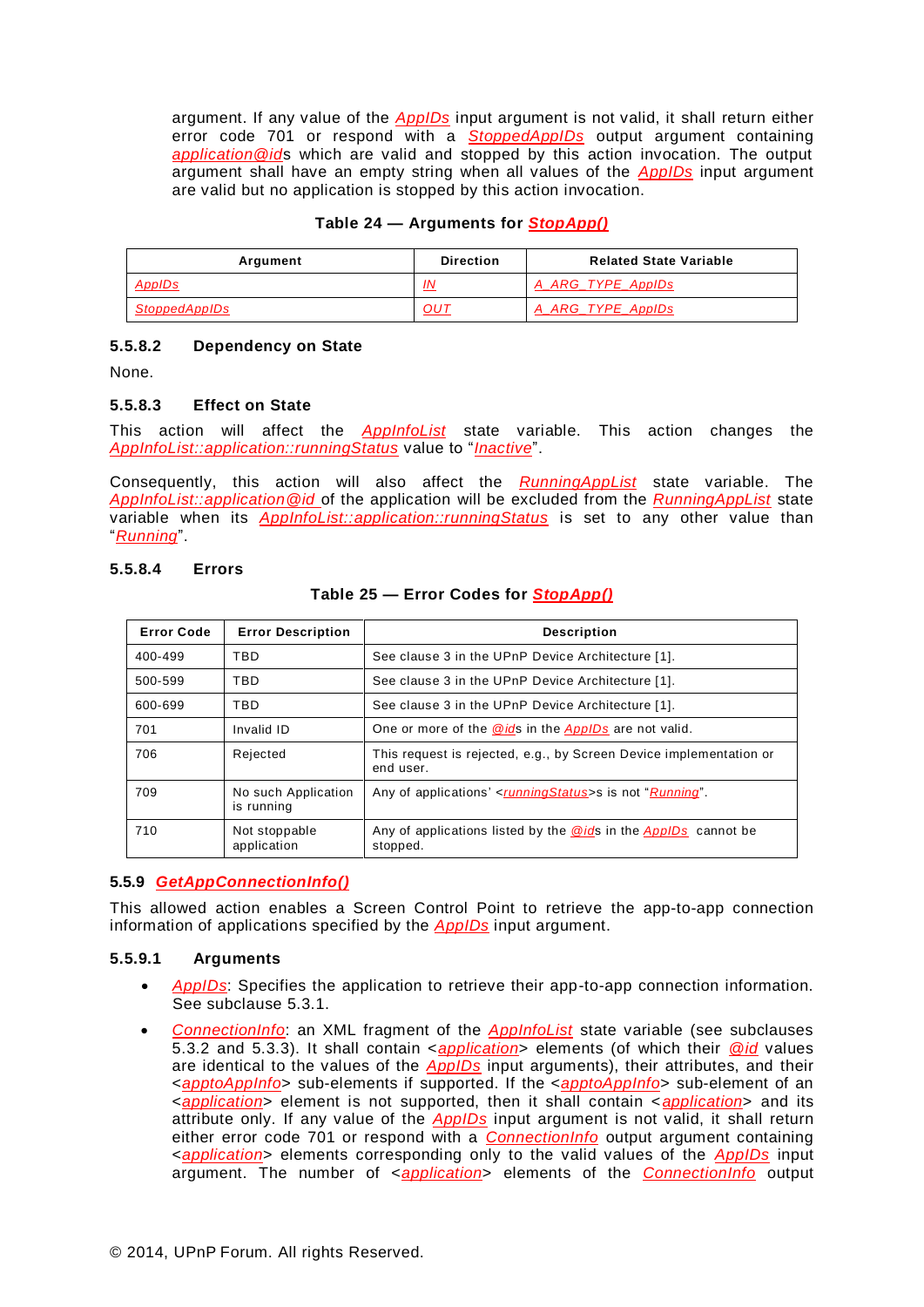argument shall be less than or equal to the number of *application@id*s included in the *AppIDs* input argument.

### **Table 26 — Arguments for** *GetAppConnectionInfo()*

| Argument              | <b>Direction</b> | <b>Related State Variable</b> |
|-----------------------|------------------|-------------------------------|
| <b>AppIDs</b>         | IN               | A ARG TYPE ApplDs             |
| <b>ConnectionInfo</b> | 0UT              | A ARG TYPE AppInfo            |

### **5.5.9.2 Dependency on State**

None.

### **5.5.9.3 Effect on State**

None.

#### **5.5.9.4 Errors**

# **Table 27 — Error Codes for** *GetAppConnectionInfo()*

| errorCode | errorDescription                  | <b>Description</b>                                                      |
|-----------|-----------------------------------|-------------------------------------------------------------------------|
| 400-499   | <b>TBD</b>                        | See clause 3 in the UPnP Device Architecture [1].                       |
| 500-599   | <b>TBD</b>                        | See clause 3 in the UPnP Device Architecture [1].                       |
| 600-699   | TBD                               | See clause 3 in the UPnP Device Architecture [1].                       |
| 701       | Invalid ID                        | One or more of the @ids in the AppIDs are not valid.                    |
| 709       | No such Application<br>is running | Any of applications' <runningstatus>s is not "Running".</runningstatus> |

### **5.5.10 Non-Standard Actions Implemented by a UPnP Vendor**

To facilitate certification, non-standard actions implemented by a UPnP vendor shall be included in the device's service template. The UPnP Device Architecture lists naming requirements for non-standard actions (see clause 2 of the UPnP Device Architecture specification [\[1\]](#page-2-0)).

# **5.5.11 Common Error Codes**

The following table lists error codes common to actions for this service type. If a given action results in multiple errors, the most specific error shall be returned.

| errorCode | errorDescription          | <b>Description</b>                                                              |
|-----------|---------------------------|---------------------------------------------------------------------------------|
| 400-499   | TBD.                      | See clause 3 in the UPnP Device Architecture [1].                               |
| 500-599   | TBD.                      | See clause 3 in the UPnP Device Architecture [1].                               |
| 600-699   | TBD.                      | See clause 3 in the UPnP Device Architecture [1].                               |
| 701       | Invalid ID                | One or more of the @ids in the ApplDs are not<br>valid.                         |
| 702       | Too many IDs              | Too many @ids specified in the AppIDs.                                          |
| 703       | Invalid TargetFields      | <b>TargetFields</b> contains unsupported values.                                |
| 704       | Invalid Parameter         | The specified parameter is invalid                                              |
| 705       | Application is<br>running | Application is already running.                                                 |
| 706       | Rejected                  | This request is rejected, e.g., by Screen Device implementation or<br>end user. |
| 707       | <b>Invalid URI</b>        | The specified URL is invalid.                                                   |
| 708       | Invalid AppInfo           | Applnfo is invalid.                                                             |

#### **Table 28 — Common Error Codes**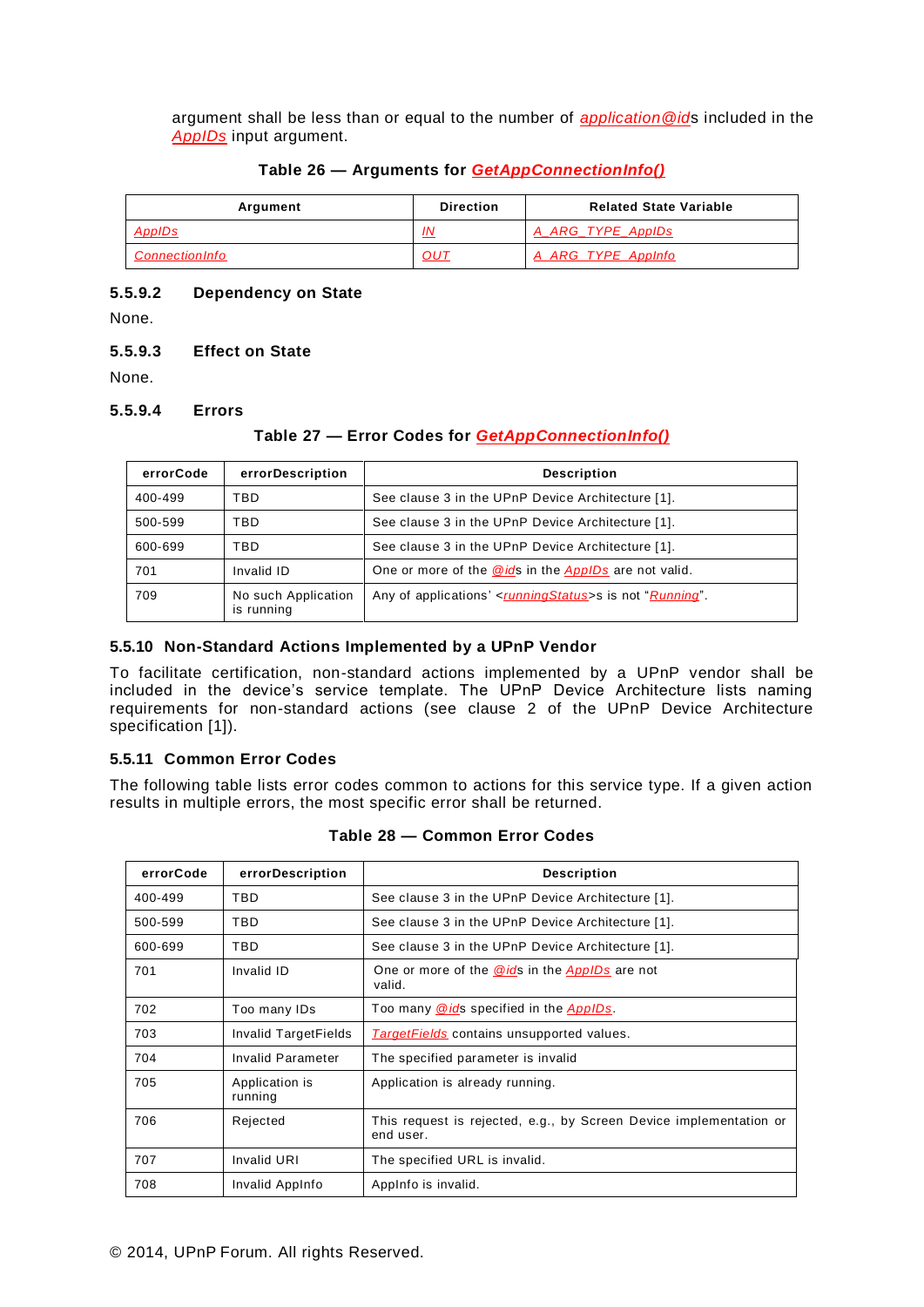| errorCode | errorDescription                    | <b>Description</b>                                                                       |
|-----------|-------------------------------------|------------------------------------------------------------------------------------------|
| 709       | No such Application<br>is running   | Any of applications' <runningstatus>s is not "Running"</runningstatus>                   |
| 710       | Not stoppable<br>application        | Any of applications listed by the <b>@ids</b> in the <b>ApplDs</b> cannot be<br>stopped. |
| 712       | No such Application<br>is installed | Any of applications' <installationstatus>s is not "Installed".</installationstatus>      |
| 717       | Installation required               | The application is required to be installed before it can be started.                    |

Note: The errorDescription field returned by an action does not necessarily contain humanreadable text (for example, as indicated in the second column of the Error Code tables). It can contain machine-readable information that provides more detailed information about the error. It is therefore not advisable for a control point to blindly display the errorDescription field contents to the user.

Note that 800-899 Error Codes are not permitted for standard actions. See subclause 3.3.2 of the UPnP Device Architecture specification [\[1\]](#page-2-0) for more details.

### **6 XML Service Description**

```
<?xml version="1.0"?>
<scpd xmlns="urn:schemas-upnp-org:service-1-0">
   <specVersion>
      <major>1</major>
      <minor>0</minor>
   </specVersion>
   <actionList>
       <action>
          <name>GetAppInfoByIDs</name>
          <argumentList>
             <argument>
                 <name>AppIDs</name>
                 <direction>in</direction>
                 <relatedStateVariable>
                    A_ARG_TYPE_AppIDs
                 </relatedStateVariable>
             </argument>
             <argument>
                 <name>AppInfo</name>
                 <direction>out</direction>
                 <relatedStateVariable>
                    A_ARG_TYPE_AppInfo
                 </relatedStateVariable>
             </argument>
          </argumentList>
      </action>
       <action>
          <name>GetSupportedTargetFields</name>
          <argumentList>
             <argument>
                 <name>SupportedTargetFields</name>
                 <direction>out</direction>
                 <relatedStateVariable>
                    SupportedTargetFields
                 </relatedStateVariable>
             </argument>
          </argumentList>
       </action>
       <action>
          <name>GetAppIDList</name>
          <argumentList>
             <argument>
                 <name>Target</name>
                 <direction>in</direction>
                 <relatedStateVariable>
```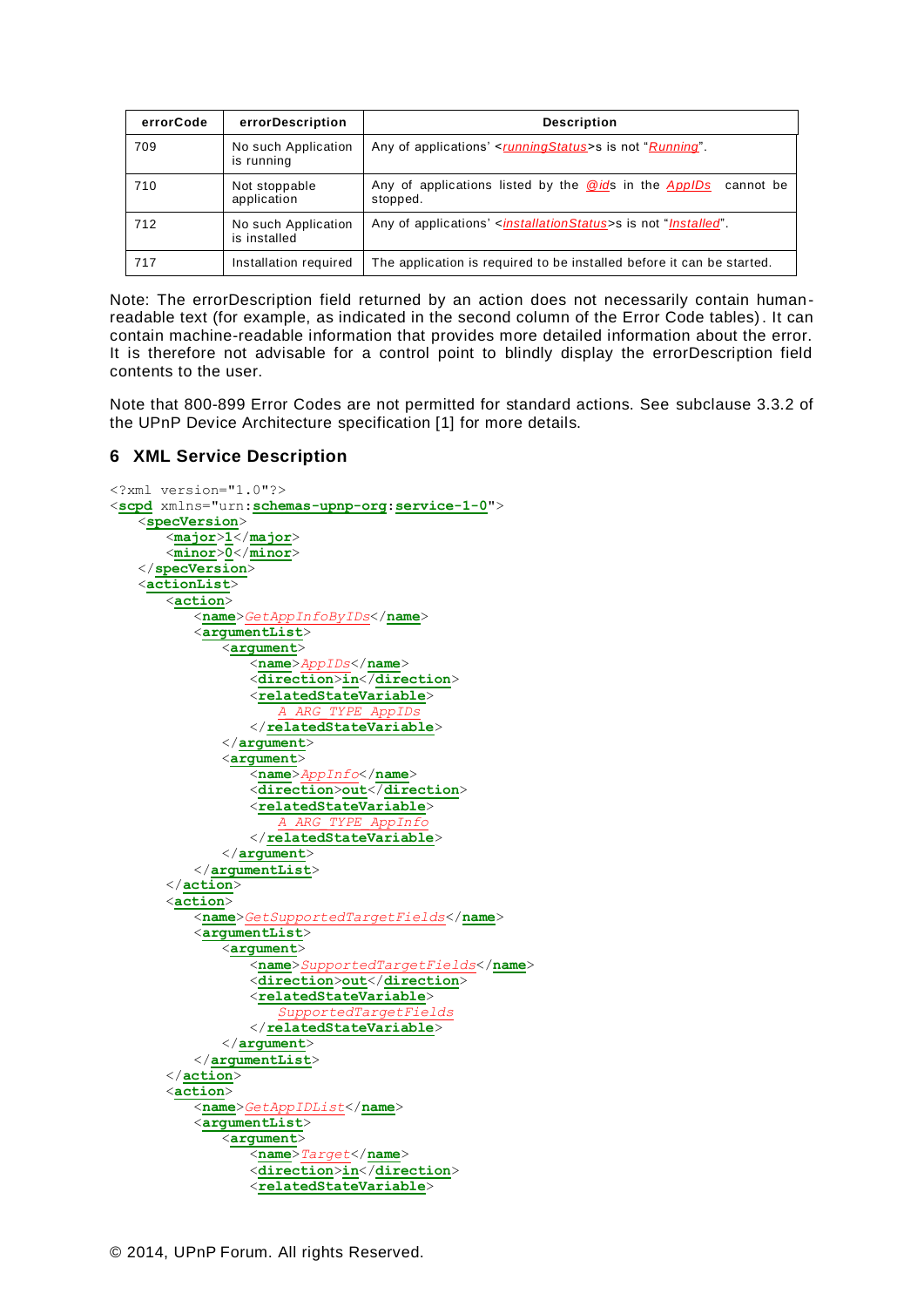```
A_ARG_TYPE_Target
          </relatedStateVariable>
      </argument>
      <argument>
          <name>TargetFields</name>
          <direction>in</direction>
          <relatedStateVariable>
             A_ARG_TYPE_TargetFields
          </relatedStateVariable>
      </argument>
      <argument>
          <name>AppIDs</name>
          <direction>out</direction>
          <relatedStateVariable>
             A_ARG_TYPE_AppIDs
          </relatedStateVariable>
      </argument>
   </argumentList>
</action>
<action>
   <name>GetRunningAppList</name>
   <argumentList>
      <argument>
          <name>RunningAppList</name>
          <direction>out</direction>
          <relatedStateVariable>
             RunningAppList
          </relatedStateVariable>
      </argument>
   </argumentList>
</action>
<action>
   <name>GetRunningStatus</name>
   <argumentList>
      <argument>
          <name>AppIDs</name>
          <direction>in</direction>
          <relatedStateVariable>
             A_ARG_TYPE_AppIDs
          </relatedStateVariable>
      </argument>
      <argument>
          <name>RunningStatus</name>
          <direction>out</direction>
          <relatedStateVariable>
              A_ARG_TYPE_AppInfo
          </relatedStateVariable>
      </argument>
   </argumentList>
</action>
<action>
   <name>StartAppByID</name>
   <argumentList>
      <argument>
          <name>AppID</name>
          <direction>in</direction>
          <relatedStateVariable>
             A_ARG_TYPE_AppIDs
          </relatedStateVariable>
      </argument>
       <argument>
          <name>StartParameters</name>
          <direction>in</direction>
          <relatedStateVariable>
                         A_ARG_TYPE_Parameters
          </relatedStateVariable>
      </argument>
   </argumentList>
</action>
```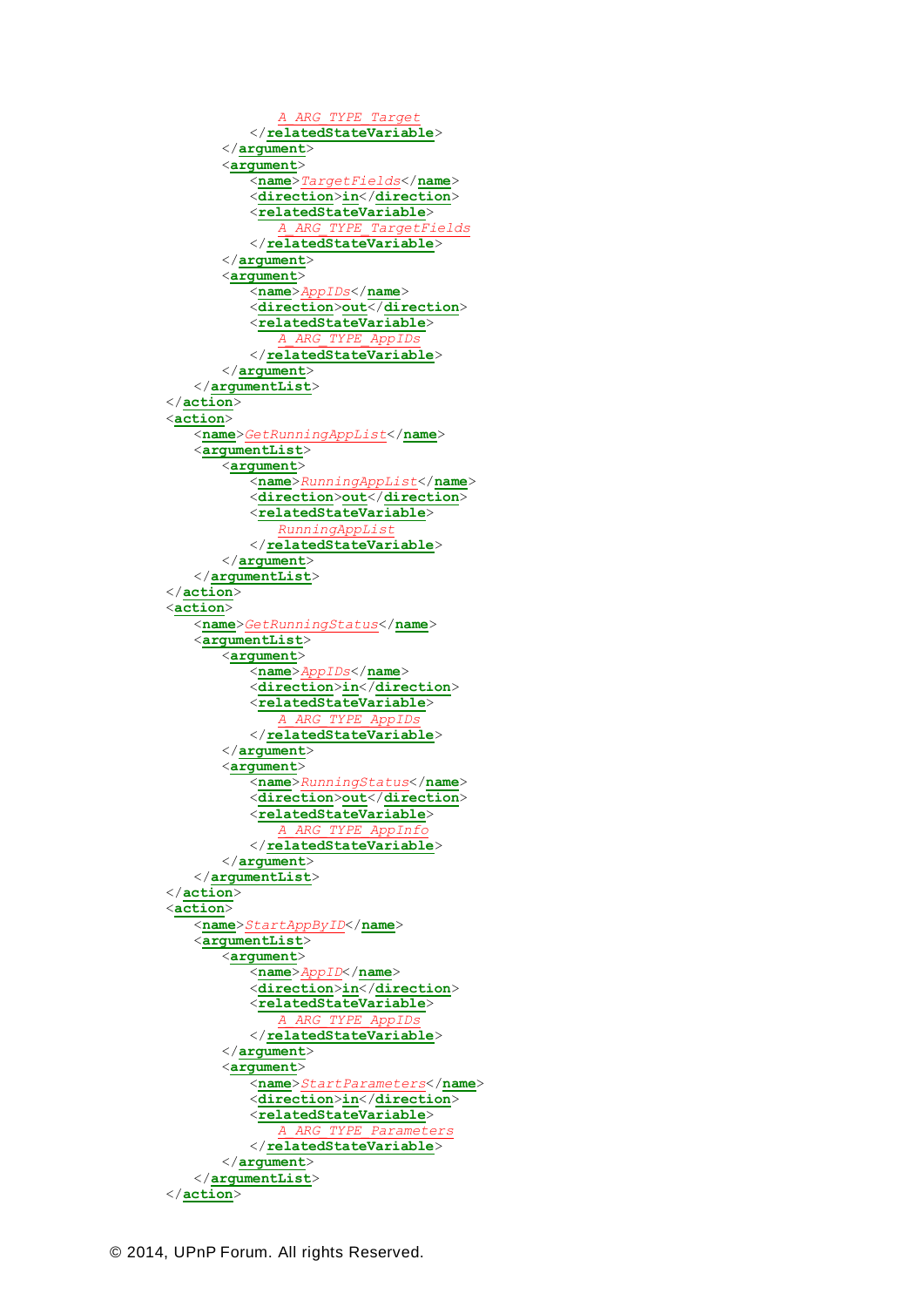<**action**> <**name**>*StartAppByURI*</**name**> <**argumentList**> <**argument**> <**name**>*StartURI*</**name**> <**direction**>**in**</**direction**> <**relatedStateVariable**> *A\_ARG\_TYPE\_URI* </**relatedStateVariable**> </**argument**> <**argument**> <**name**>*AppInfo*</**name**> <**direction**>**in**</**direction**> <**relatedStateVariable**> *A\_ARG\_TYPE\_AppInfo* </**relatedStateVariable**> </**argument**> <**argument**> <**name**>*StartParameters*</**name**> <**direction**>**in**</**direction**> <**relatedStateVariable**> *A\_ARG\_TYPE\_Parameters* </**relatedStateVariable**> </**argument**> <**argument**> <**name**>*AppID*</**name**> <**direction**>**out**</**direction**> <**relatedStateVariable**> *A\_ARG\_TYPE\_AppIDs* </**relatedStateVariable**> </**argument**> </**argumentList**> </**action**> <**action**> <**name**>*StopApp*</**name**> <**argumentList**> <**argument**> <**name**>*AppIDs*</**name**> <**direction**>**in**</**direction**> <**relatedStateVariable**> *A\_ARG\_TYPE\_AppIDs* </**relatedStateVariable**> </**argument**> <**argument**> <**name**>*StoppedAppIDs*</**name**> <**direction**>**out**</**direction**> <**relatedStateVariable**> *A\_ARG\_TYPE\_AppIDs* </**relatedStateVariable**> </**argument**> </**argumentList**> </**action**> <**action**> <**name**>*GetAppConnectionInfo*</**name**> <**argumentList**> <**argument**> <**name**>*AppIDs*</**name**> <**direction**>**in**</**direction**> <**relatedStateVariable**> *A\_ARG\_TYPE\_AppIDs* </**relatedStateVariable**> </**argument**> <**argument**> <**name**>*ConnectionInfo*</**name**> <**direction**>**out**</**direction**> <**relatedStateVariable**> *A\_ARG\_TYPE\_AppInfo* </**relatedStateVariable**> </**argument**>